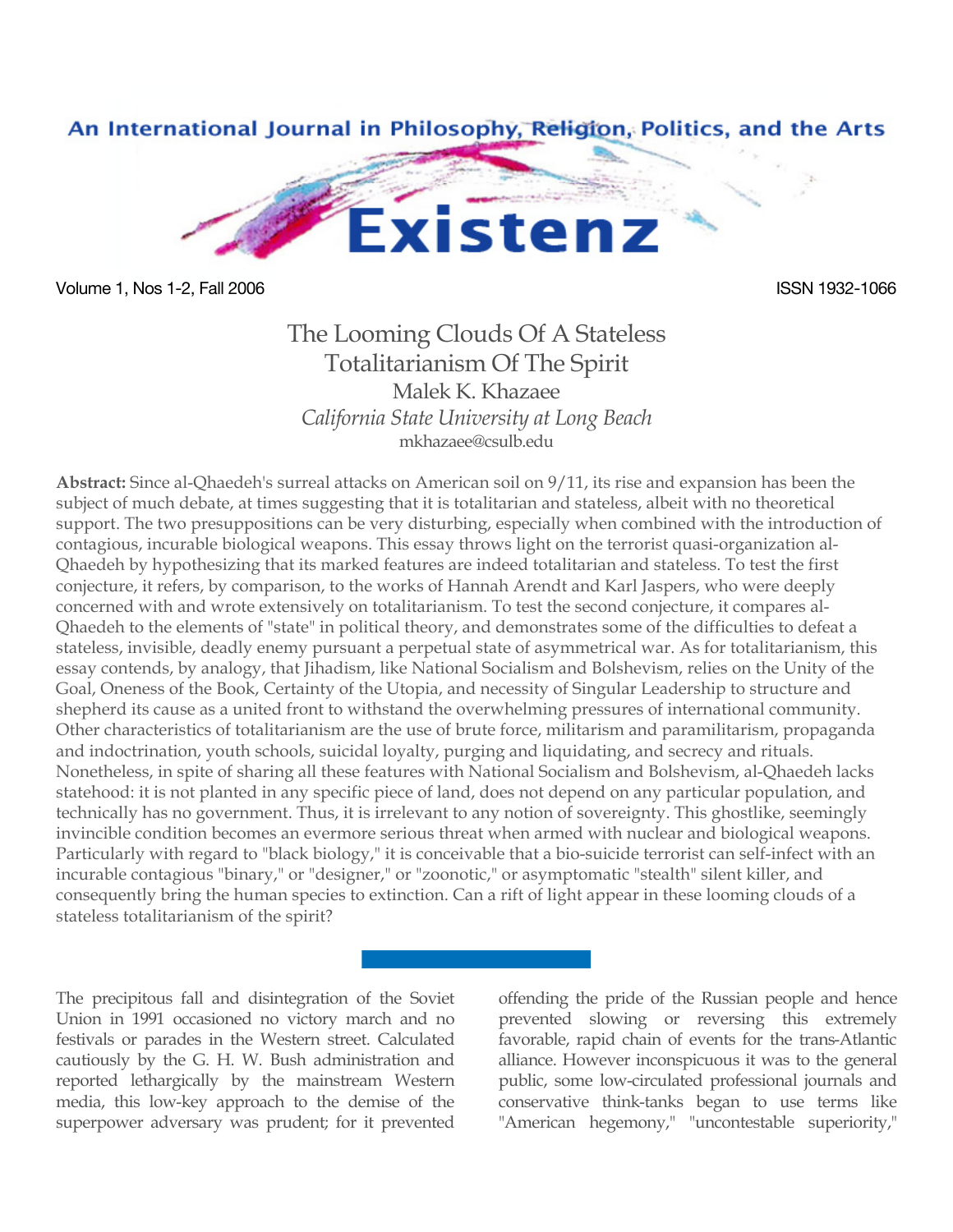"absolute supremacy," and "the new world order" to describe this sudden rise of the incredible fortune for the United States to be able single-handedly to determine the destiny of the earth. In less than a year, the global village woke up and realized that a total collapse of the international balance of power had indeed occurred, and that this phenomenon had left the planet with a single superpower.1

Then, suddenly, many newspaper columnists, radio and television commentators, political scientists and historians rushed to the conclusion that this historic event was indicative of the final victory of democracy over tyranny. Interestingly, these euphoric announcements came two to three years after some writers had already had anticipated this victory and gone even farther by heralding the end of history.2 About a decade later the survivors of the terrorist attacks on New York and the Pentagon reported also that they saw the end of history, but to them it was Armageddon! Millions of others who watched the surreal collapse of the World Trade Center buildings on live television probably had similar impressions. The organization that committed these acts and was becoming known to the world as al-Qaeda (*al-Qhaedeh* هدعاقلآ(, had been originated from an Islamist resistance movement at the end of the Soviet occupation of Afghanistan in 1988

 $\overline{a}$ 

and, interestingly enough, was now replacing the Soviet Union in challenging, head-to-head, the United States.3 This rapid adversarial succession conformed to the classical theory of "the balance of power," according to which any major power-vacuum in international relations is to be filled by a new power of different origin. Strange, though, was the nature of this new power in that it appeared very different from the one it had succeeded, and was in fact infinitely different from any kind of global power that ever existed. For this new contender had no defined territory and was not representative of any nation-state; its membership and operational range were transnational; it had no jurisdiction and no sovereignty as a political unit; it abided by no international rules whatsoever and relied on no traditional economic, political, and military means. Perhaps the most disturbing element of all of this was to learn that it took only nineteen of its paramilitary suicidal operatives with box-cutters to hijack four civilian airliners to function as cruise missiles and thereby to kill about three-thousand people, to terrorize millions more, to damage billions of dollars and to bring the nation's volatile economy virtually to a standstill. By all counts, this was the most destructive and humiliating attack ever to take place on American soil.

It is now evident that the success of this spectacular assault and the failure of the G. W. Bush administration to root out al-Qaeda from Afghanistan and quickly to capture or kill its leader, Osama ben Laden (مصلسا ن نب المماسا), and the decision to wage, instead, a distractive and miscalculated war in Iraq with numerous casualties and fatalities, have all but exposed the illusion of U.S. military invincibility and have helped considerably the recruiting of a new generation of terrorists in the Moslem world. Now, even if ben Laden is captured or killed, the genie is out of the bottle as hundreds of young megalomaniacs are prepared to take his place and numerous new terrorist cells are springing up all over the world. Given the strong desire of al-Qaeda and its growing terrorist allies to acquire and to use the weapons of mass destruction (WMD) on the United States, it is no longer inconceivable that a group of suicide bombers should enter this country through, say, the Mexican borders and simultaneously should detonate tactical nuclear weapons in New York, Boston, Chicago, Seattle, Los Angeles and Washington, D.C. In

<sup>&</sup>lt;sup>1</sup> This situation has been unprecedented since the reign of Achaemenid Empire, which directly ruled nearly the entire known world for more than two centuries (550–330 BC). In contrast, Alexander's untimely death cut short his plan to consolidate his conquests; the Romans were rivaled by the Parthians (217 BC–226 AD) and Sasanians (226–641); the Arabs-Berbers' formidable forces finally learned the bitter taste of defeat (by Charles Martel at the battle of Tours, 732) and were completely expelled from France (759); Spain and Portugal had to recognize each other as superpowers and agreed to divide the globe (Treaty of Tordesillas, 1494); the Ottoman advances in Europe were reversed by the Austrians (aftermath of the siege of Vienna, 1683) and in the east halted by the Safavids (1500–1737); the British had to recognize the colonial territories of France, Holland and Belgium, among others, and during the Cold War the USA was counterbalanced by the USSR. Therefore, now after twenty-five hundred years in world history the United States is the sole superpower in international relations.

<sup>2</sup> An example of this historicist perspective was Francis Fukuyama's essay, "The End of History?," *The National Interest*, No. 16, Summer 1989, pp. 3–18. This issue includes "Responses to Fukuyama" by Allan Bloom, Pierre Hassner, Gertrude Himmelfarb, Irving Kristol, Daniel Patrick Moynihan, and Steven Sestanovich, pp. 19–35. See also Fukuyama's "A Reply to My Critics," *ibid.*, No. 18, Winter 1989/90, pp. 21–28.

 <sup>3</sup> Of course, these attacks were not al-Qaeda's first encounter with the United States. The bloodiest examples before 2001 are listed later in this essay.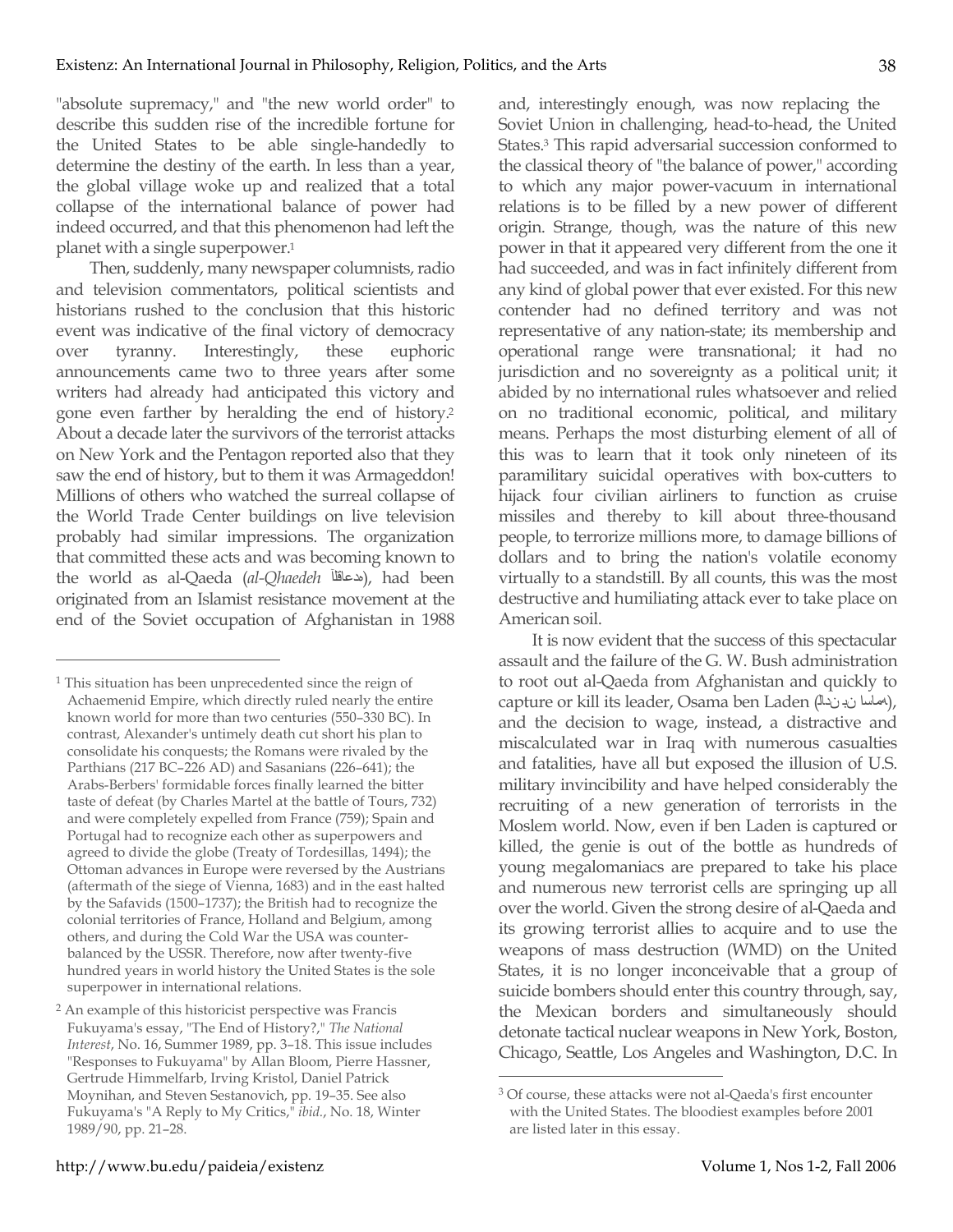case of a coordinated attack of such magnitude, it is questionable what would be left of the United States as a nation-state. For example, would the then stronger southern states return to their old secessionist policy and this time easily achieve independence; or would they try to simply dominate the northern territories, expel people of African and Latin descent and establish, say, an authoritarian Baptist republic? In the face of these difficult questions, it is doubly hard to predict what the rest of the world would look like after such a catastrophic attack. Could Russia and the former Soviet Republics be the next victims? Would the People's Republic of China (PRC) become the world's dominant power decades sooner than expected? A more troubling question is, could al Qaeda finally acquire and unleash an incurably contagious, genetically altered biological agent from a former Soviet Republic, and bring to extinction the human species?

This essay seeks to explore the present Jihadi (*Jehadi* ىداهج (challenge by hypothesizing that its marked features are "totalitarian" and "stateless."4 To test the first conjecture, it refers, by comparison, to the works of two celebrated philosophers, Hannah Arendt and Karl Jaspers, who wrote on totalitarianism. To test the second conjecture, it bears upon the elements of the "state" in political theory, and should the result be warranted *vis-à-vis* the concrete Jihadi movement, it furthers the investigation into the current and foreseeable state of affairs. Even though in the course of this study the difficulties of throwing light into those dark caves may abound and uncertainties about the destiny of those ghostly nemeses linger to the end, it is to be understood from the outset that, in view of the ever-growing gravity of this ominous threat to international peace and security, any attempt at unraveling this subject-matter should not be utterly an unworthy enterprise.5

To start with, by saying that al-Qaeda and its likeminded Jihadi allies are totalitarian is to suggest that their leadership exercises total control over every aspect of its subjects and tolerates no other political system or social way of life. This means that, like National Socialism and Bolshevism, Jihadism relies on the Leadership Principle (*das Führerprinzip*) by which the shepherd, say, ben Laden (like Hitler or Stalin), is guiding the flock of believers to a purportedly ideal pasture (like an Aryan Garden of Eden or Communist Utopia or Heaven itself).6 Furthermore, this ideal is promised in the Book (*Mein Kampf, The Communist Manifesto, The Koran, etc.*).7 What it would take, then, is a totalistic ideology with a global mission to reach this goal at all cost, the ideology whose tree is to be watered with blood and fertilized by self-sacrifice. In this simplistic and yet grand vision, "personhood" is an illusion. For, as brute force and violence become necessary in securing the actual path to the ideal goal, the life of the individual loses its meaning and becomes completely valueless. The suicidal loyalty of the warriors for the cause and the effective use of terror and brute force to intimidate and eliminate the external and internal enemies are necessary for tactical and strategic advantage. In this case, the trinity of the Goal, the Book and the Leader mesmerizes the subjects, converts more people, and recruits more paratroopers, more apparatchiks, more secret police, more spies, more assassins, more explosive experts and more foot soldiers to annihilate any foreign or domestic opposition. And in this cosmic battle, if everyone should die, then everyone shall die! Of course, bravery and self-sacrifice have always been praised in nearly every culture. Here, however, against the overwhelming

 <sup>4</sup> Here the term "Jihadi" refers to those violent members of Islamic terrorist organizations who see the "holy war" (*Jehad*  داهج (as the only way toward establishing an Islamic worldstate. For a listing of the Jihadi terrorist organizations in contradistinction to regional and national terrorist groups, see note 41 below. Also, the terms "Jihadi," "Jihadist" and "Islamist" are used interchangeably in this essay.

<sup>5</sup> The initial formation of this plan of work is indebted to Alan Olson during a coffee-break chat in the Pacific Division meeting of the American Philosophical Association in Pasadena, California, March 2004. Nonetheless, this writer is fully responsible for content of this essay.

 <sup>6</sup> The term "totalitarianism" was first used by political theorists in 1920's to describe the fascist system of Italy. Subsequently, this term was extended to include the National Socialist regime in Germany. The marked difference between the Italian and German models was that the latter radically emphasized racism (Aryanism and Anti-Semitism). "Totalitarianism" was later applied also to the USSR and PRC. The obvious difference between these two and the fascist kinds was that they were Marxist and hence denounced the extreme nationalism of the fascists in general and the German racial ideals in particular. In spite of these differences, their inclusion under the same rubric, "totalitarianism," is justified because of their many shared "totalitarian" characteristics, which are indicated below.

<sup>7</sup> It is to be noted that while *Mein Kampf* remained in its entirety the guiding principle of the Third Reich throughout its relatively short life, *The Communist Manifesto* (as well as other works of Marx and Engels) and, to a larger extent, *The Koran,*  have been narrowly interpreted to fit the ideological designs of the Communist and Jihadist leaders, respectively.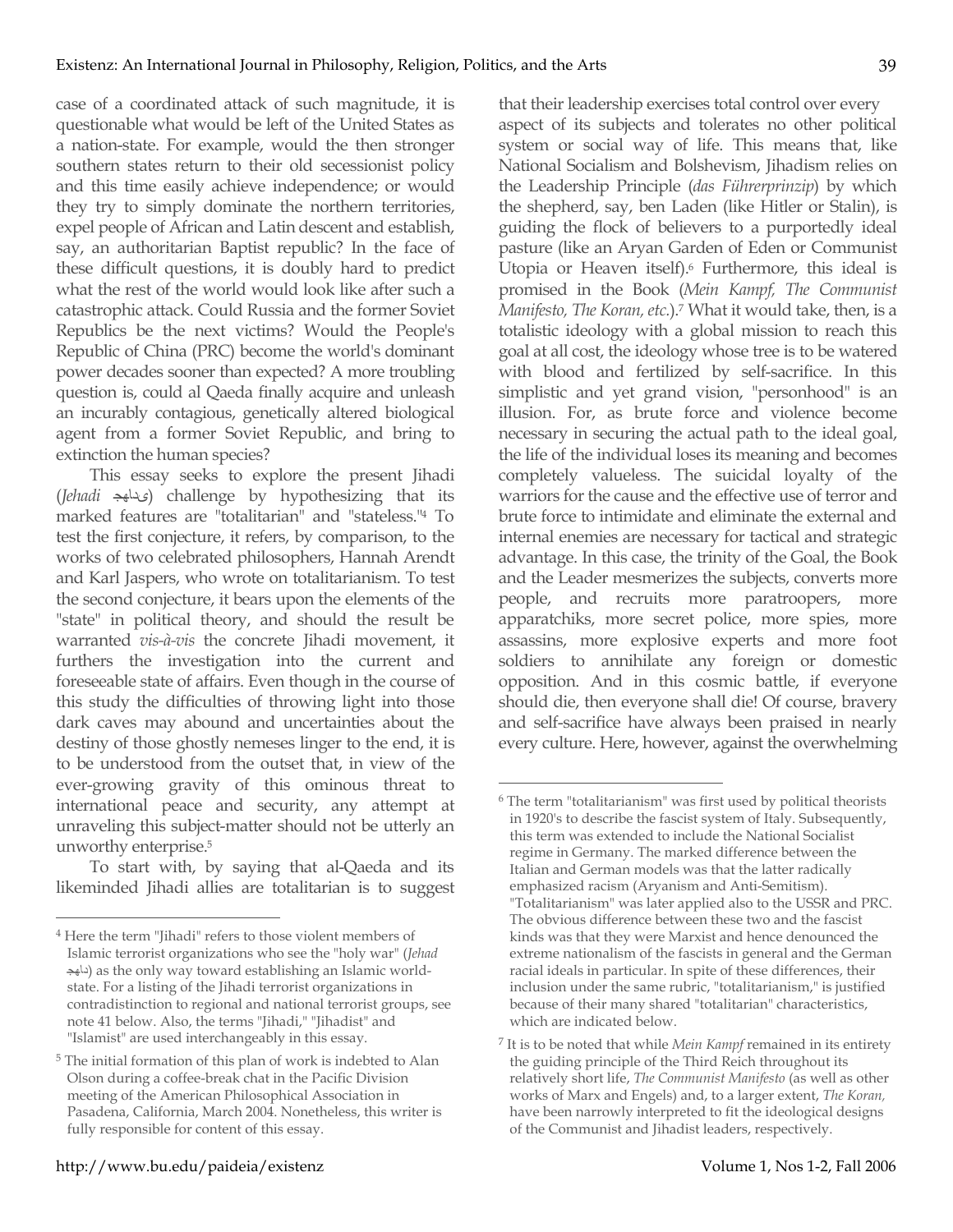pressure of international politics to halt its unending appetite for absolute world domination, the Leviathan must even cannibalize its own children for its survival and growth. Here, the symbols rule over lives. Red flag for the blood of global revolution. The tools: hammer & sickle. The energy of swastika (*Hakenkreuz*, "hookedcross") for Aryan supremacy. The new moon for the latest religion. Martyrdom, the way to go. Feast your soul in the hall of Valhalla! Blessed are the selfimmolated. Get slain in slaying! Better yet: Explode yourself so you may kill many! The common cause infatuated with a morbid cult of the dead. The Totalist Rule: Macabre! Ghostly and ghastly proving, once more, to be indeed the same.

This is not to ignore the major atrocities committed by the democratic states.8 The point, however, is that in contrast to liberal-democracy, which at least values the lives of its own citizens, in totalitarianism lives are valued only as long as they are at its service and sacrificiable for its global ambitions. The Third Reich fought to the very end in the rubble of the Chancellary Building over the Hitler bunker, and the Soviet Union brought all life to the brink of total extinction over installing some nuclear missiles thousands of miles from its own territory, in Cuba. Today, suicide bombing has become an equal opportunity practice for the Jihadists, including the pregnant ones, thus taking the lives of the mother and her unborn by a blast up to Heaven! Or, probably, consigning them both to nothingness!

In all these extreme measures of peril and death, the unaccountability of the leadership and effectiveness of mass propaganda are two conspicuous characteristics of totalitarianism. In *The Origins of Totalitarianism,*  Hannah Arendt states:

The supreme task of the Leader is to impersonate the double function characteristic of each layer of the movement—to act as the magic defense of the movement against the outside world; and at the same time, to be the direct bridge by which the movement is connected with it. The Leader claims personal responsibility for every action, deed, or misdeed, commited by any member or functionary in his official capacity.... The Leader cannot tolerate criticism of his subordinates, since they act always in his name; if he wants to correct his own errors, he must liquidate those who carried them out; if he wants to blame his mistakes on others, he must kill them.9

In this sense, the Leader's "personal responsibility" obviously does not mean that he acts responsibly like a true leader; rather, it means that he is the one who takes full credit for every major policy regardless of the consequences and who admits, never, to any mistakes. Since he is the personification of the common cause, his actions entail no personal responsibility for the lives or deaths of others, be they his followers or foes.10 The latter must die while the former, if necessary, must die as well. This generalization of the totalitarian ruler does not exclude al-Qaeda leader, for he has always taken full responsibility for the deadly campaigns of his operatives. For example, in less than five months after the August 7, 1998, coordinated truck-bombings of the U.S. embassies in Nairobi and Dar-es-Salaam (that killed a total of 224 people, including 12 Americans, and injured about 5000 African Moslems), in an ABC News interview ben Laden said: "[W]hen it becomes apparent that it would be impossible to repel these Americans without assaulting them, even if this involved the killing of Moslems, this is permissible under Islam." He then, with a messianic tone, added that if the act of Jihad against the Jews and the Americans "is considered a crime, let history be a

 <sup>8</sup> In this connection one cannot forget the Allied firebombing of Dresden, which killed thousands of children, artists and retirees in the closing weeks of the European theater, or the US nuclear attacks on Hiroshima and Nagasaki, which annihilated hundreds of thousands of civilians and blackmailed the Japanese government to surrender. The similarities between the latter and terrorism's coercive tactics to force governments to change their national strategies are staggering. For the notorious difficulties in distinguishing war from terrorism, see Virginia Held, "Terrorism and War," *The Journal of Ethics,* Vol. 8, No. 1 (2004), pp. 59–75. Also, inid., "Terrorism, Rights, and Political Goals," in R. G. Frey and Christopher W. Morris (eds), *Violence, Terrorism, and Justice*  (Cambridge: Cambridge University Press, 1991), pp. 59–85; Benjamin R. Barber, "Beyond Jihad *vs.* McWorld," *The Nation,*  (21 January 2002); Noam Chomsky, *Power and Terror* (New York: Seven Stories Press, 2003), to name a few.

 <sup>9</sup> *The Origins of Totalitarianism* (New York: Harcourt, Brace & Company, 1951), p. 362.

<sup>10</sup> For example, in the beginning of World War II when the German *Blitzkrieg* was achieving astonishingly speedy victories in the western and eastern fronts, Hitler took the credits and was hailed by his people as the greatest conqueror in history, but later when his campaigns took a downturn, he executed many of his generals. He never admitted that he made catastrophic mistakes. Stalin, too, as the original architect of totalitarian socialism, always boasted about his economic planning, and for whatever that went wrong, he liquidated some officials and sent other scapegoats to the Siberian camps to disappear.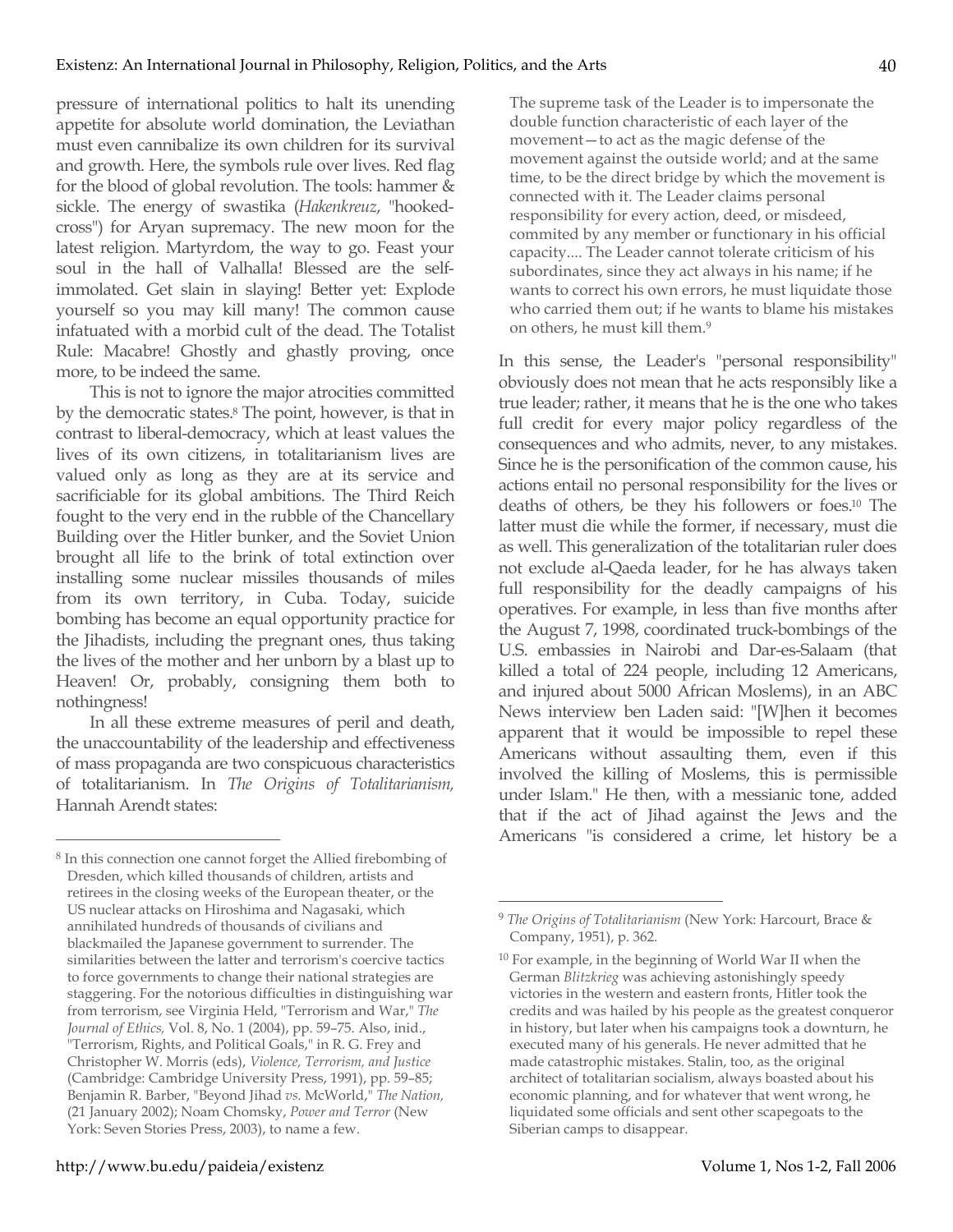witness that I am a criminal."11 Likewise, three months after the 9/11 attacks and on the eve of the invasion of the coalition forces to topple the Taliban regime and to capture or kill him, on a videotape in a house-visit with a Saudi sheik (shaykh خيش), ben Laden appeared chuckling and admitted that he initially thought that the planes would destroy only the floors above their impacts and that it never occurred to him that they would bring down the entire World Trade Center structures. Then, he and the sheik gave thanks to Allah. In addition, in a videotaped message on the second anniversary of 9/11 that was televised by the Arabiclanguage satellite network Al-Jazeera (هريزجلا(, ben Laden in the company of his chief lieutenant, Ayman al-Zawahiri (نميا هاوزلاىر), praised the suicide-hijackers, particularly their ringmaster, Mohammad Atta (اطع دمحم(. Likewise, on the eve of the 2004 U.S. presidential election he addressed the American people and advised them "about the ideal way to avoid another Manhattan....<sup>"12</sup> In these as well as other appearances, he publicly admitted leadership responsibility for the terrorist operations that brought the loss of thousands of lives, and showed absolutely no regret even for the lost lives of his operatives, or for the lives of innocent Moslems that were and are yet to be lost in the crossfire of his previous and future battles. Interestingly, though, like most totalitarian leaders, ben Laden does not appear as a tyrant insofar as he is greatly admired by his comrades and is generally popular among the numerous members of his religious sect throughout the world.

Liquidating once useful and later unreliable or undesirable comrades is a symptomatic feature of this leadership style. Arendt's examples are the assassinations of Ernst Roehm (Röhm) and Leon Trotsky.13 Similarly to Roehm and Trotsky, Ahmad Shah Massoud (دوعسم هاش دمحا (had once been an ally of the Jihadists and their leader, ben Laden, in their war effort against the Soviet occupiers in Afghanistan. However, after the Soviet withdrawal, Massoud, as the commander of the Northern Alliance, had faced a new enemy in the south: the fundamentalist Taleban (نابلاط ( government of Mullah Mohammad Omar (المددمحم رمع). Meanwhile, Omar had invited and welcomed ben Laden back from the Sudan. At this point, beyond Massoud's enmity to Omar, ben Laden suspected that Massoud had been receiving military and intelligence assistance from the Iranians and the CIA. Ben Laden therefore decided to eliminate Massoud. In the morning of September 9, 2001, Massoud was preparing to fly over the northern outskirts of Kabul to assess the Taleban lines when an aide told him that two Arab journalists had been waiting for days to interview him. He reluctantly returned to his office for the interview. While seated on a cushion to ease his chronic back pain, he noticed that the journalist with the camera had been struggling to place the tripod pretty close to his chest. Massoud's friend and ambassador to India, Massoud Khalili (دوعسم لللخ), jokingly asked whether the man was a cameraman or a wrestler. Steve Coll writes: "The visiting reporter read out a list of questions while his colleague prepared to film. About half his questions concerned Osama bin Laden. Massoud listened, then said he was ready. The explosion ripped the cameraman's body apart. It smashed the room's windows, seared the walls in flame, and tore Massoud's chest with shrapnel."14 Massoud had no chance to survive the blast.

life honorably and, when he refused to do so, was executed by a firing squad. This event coincided with a shooting and bombing campaign against the Roehm loyalists, followed by the absorption of the SA by the SS (*Schutzstaffel*) under Himmler. Similarly, when Trotsky opposed Stalin's doctrine of "socialism in one country," he was expelled from the Politburo in 1926, expelled from the Soviet Union in 1929, and, after taking refuge in Istanbul and Norway, found his way to Mexico City; there the KGB agents finally assassinated him. In January 1937 Piatakov, Radek and other prominent Bolsheviks, and in March 1938 Bukharin, Rykov and Yagoda, among other party leaders, were accused of "bourgeois conspiracy" and were consequently convicted and executed. During the National Socialist and Bolshevik reign of terror, thousands of party members and millions of citizens were exterminated, mostly in the death camps.

 <sup>11</sup> ABC News, "Terror Suspect: An Interview with Osama Bin Laden," December 22, 1998.

<sup>12 &</sup>quot;In Video Message Bin Laden Issues Warning to U.S.," *The New York Times,* Saturday, October 30, 2004. In this message, he said that "Despite entering the fourth year after Sep. 11, Bush is still deceiving you and hiding the truth from you, and therefore the reasons are still there to repeat what happened." He subsequently added, "As I watched the destroyed towers in Lebanon [by the Israeli missile attacks], it occurred to me to punish the unjust the same way—to destroy towers in America...."

<sup>13</sup> *The Origins of Totalitarianism*, pp. 351–2, 361, 368. It is common knowledge that after his arrest and imprisonment ordered by Hitler in mid-summer 1934, Roehm, the popular commander of the SA (*Sturmabteilung*), whose service was no longer needed, was becoming more than just a nuisance; he was arrested, imprisoned, and given a pistol in his cell to take his

<sup>14</sup> *Ghost Wars: The Secret History of the CIA, Afghanistan, and Bin Laden, From the Soviet Invasion to September 10, 2001* (New York: The Penguin Press, 2004), p. 575.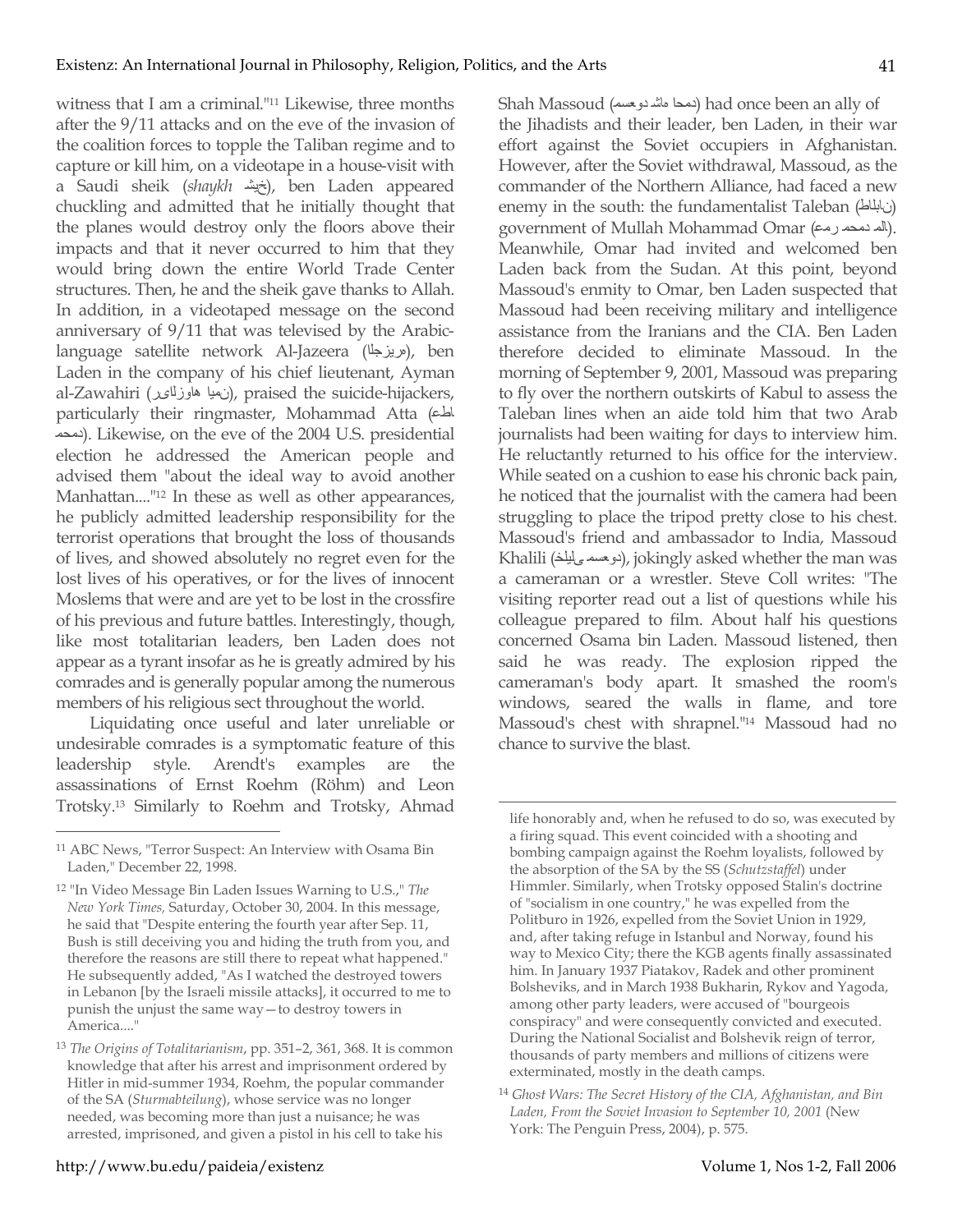With regard to propaganda, Arendt views it as a "fictitious explanation of the world" to capture and brainwash its audience.15 As a psychological tool, propaganda gives the followers an assurance that the worldview that they have come to believe is the sole truth and that, if the outside world does not share this, that is because of its sheer ignorance. So, in addition to their being ensured of an intellectual superiority, they have the feeling of having a global mission to persuade others to convert to their creed. This was true even for the National Socialists insofar as they hoped that other Aryan nations (*e.g.*, the Celts, Nords, Anglo-Saxons) would finally recognize their own higher station in the global racial hierarchy, and the non-Aryan lot, too, would accept their lower rank to the benefit of all.16 Hitler never understood why the British were fighting the Germans instead of joining them against the supposedly inferior Latin and Slav types. Similarly, Bolshevik propaganda was based on a dogmatic historicism that prophesied the final outcome of world history wherein communism would be the last and highest stage of development. It seems that in all such cases the "us versus them" notion is common, where "them," *i.e.*, people of the uninformed or inferior kind, will inevitably be enlightened or eliminated. This bipolarity combined with the dogma of historical necessity are to be found in the writings of Gobineau and Chamberlain, as well as of Marx and Engels.17

17 See Count Arthur Joseph de Gobineau, *Essai sur ĺ inégalité des races humaines* (1853–55), trans A. Collins as *The Inequality of Human Races* (London: Heinemann, 1915); Houston Stewart Chamberlain, *Die Grundlagen des neunzehnten Jahrhunderts*, trans J. Lees as *The Foundations of the Nineteenth Century*  (London: Lane, 1912). In *The Communist Manifesto*, for example, Marx and Engels say, "Society as a whole is more and more splitting up into two great hostile camps, into two great classes directly facing each other: Bourgeoisie and Proletariat." *Manifesto of the Communist Party*, Samuel Moore [1888] trans. (Harmondsworth, England: Penguin Books Ltd., 1967). This writer has no dispute with the idea that in capitalism there is an inherent tendency toward a growing split of income between the owners of the mode of production and the rest of the society, the so-called haves and have-nots; nor with the existing tendency of capitalism toward monopolies. The point, however, is that these Marxian

Today, the Aryan/non-Aryan and Bourgeois/ Proletariat polarities have been replaced by the Jihadists' Moslem/Infidel version. In this simplistic but seriously deadly worldview the Jihadist, like his predecessors, is convinced that there is a "global conspiracy" against his way of life, and that the world is split into two parts: his, which is the right one, and theirs, which is conspiring to destroy his.

An important part of the totalitarian propaganda is the parades, marches, uniforms and display of striking flags, insignia, symbols, and signs. In *Mein Kampf,*  Hitler acknowledges that in Munich, he learned from the Marxist parades the psychological significance of grandiose demonstrations, and he tells how meticulously he chose the party's colors, insignias and flags. To him, they symbolized the movement's "external point of view," the "outward sign" of a "common bond."18 Of course, the Soviets continued their military parades with pomp every year in Red Square, commemorating the Great October Revolution, and displayed their fearsome intercontinental ballistic missiles (ICBMs) to demonstrate their military and technological might. They exploited their space exploration for propaganda, thereby attempting to prove the superiority of socialism over capitalism. The Islamist terrorists, on the other hand, do not have the luxury of having grandiose parades in broad daylight. For being in a permanent state of war with technologically superior enemies, they know that they can be targeted by cruise missiles or precision bombing by satellite guided missiles. Still, they have their own way of attracting the domestic and of frightening the foreign audiences, via satellite television and websites. Their black balaclavas and bandanna headwraps as well as solid white coveralls function for protecting their anonymity, instilling terror in their enemies, and fascinating and recruiting the young Arab viewers. In Islamic tradition, black symbolizes death, while the white coveralls shown on these "news breaks" are the same winding-sheets for the corpse in burial. The gruesome acts of beheading the captives against a backdrop of Koranic verses written in white on satin drapes of solid green (the prophet's tribal color) and

 <sup>15</sup> *The Origins of Totalitarianism*, p. 355.

<sup>16</sup> One interesting point, of course, was the place of the Japanese allies who were given an "honorary Aryan status" by the Führer during the second half of World War II. This was a significant revision of the Führer's earlier view (as in 1927) that the Japanese and other "East Asians" had a second-class status as the "preservers" and not "creators" of culture. *Mein Kampf* (München: Zentralverlag der NSDAP, 1943), pp. 318–9.

insights conform with Arendt's description of the totalitarian worldview. Historically, the Soviet officials' claim of being on the side of the international working class enabled them to separate their regime in principle from the capitalist West and thereby to justify their worldwide confrontation.

<sup>18</sup> *Mein Kampf*, pp. 551–7.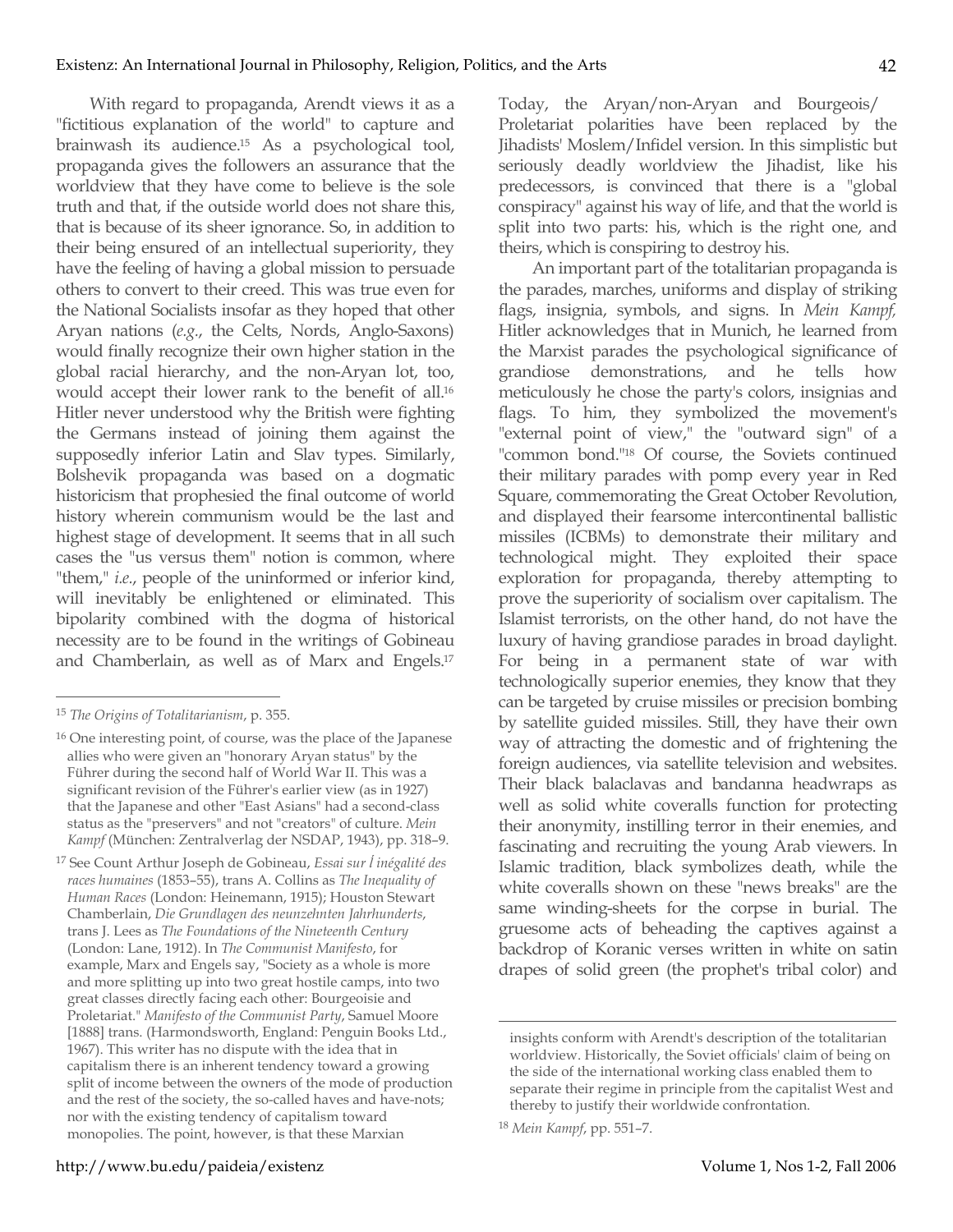black ("death") as backdrops are intended for the maximum effect.

In this connection, "secrecy" and "rituals" play important parts. According to Arendt,

Perhaps the most striking similarity between the secret societies and the totalitarian movements lies in the role of the ritual.... In the center of the Nazi ritual was the so-called "blood banner" [*Blutfahne*], and in the center of the Bolshevik ritual stands the mummified corpse of Lenin, both of which introduce a strong element of idolatry into the ceremony.... The "idols" are mere organizational devices, familiar from the ritual of secret societies, which also used to frighten their members into secretiveness by means of frightful, awe-inspiring symbols.19

Because terrorism functions mainly by secrecy, and because in its Islamist version the rituals are supposedly performed in accordance with the traditions of an ancient religion, the Jihadis need not be innovative with a new set of rituals. Enigmatic to the outside world are their rituals, which are normally in the Sunni manner, including praying toward Mecca (هكم *Makkah*), with folded arms, five times a day, fasting during the Ramadan (ناضمر *Ramezan*), congregating for the Koranic recitals mainly on jihad and martyrdom, washing and wrapping corpses in winding-sheets before burial, attending the memorials that spare no indignity for unavailable corpses of suicide bombers and other martyrs, participating in brutal corporeal punishments, etc. Sociologically, these rituals have the function of integrating and uniting the membership. Since the Jihadists make up a tiny minority of a billion Sunnis, the question is why they enjoy so much support from the larger community. While the answer may range from poverty and the powerlessness of the populace in relation to their financially and socially corrupt pro-Western governments, or from their frustration from the Israeli-Palestinian conflict, to their anger over the U.S. policies in the Middle East, it is crucial to notice the existing walls that protect the militants from the external world. For Arendt, "Just as the sympathizers constitute a protective wall around the members of the movement and represent the outside world to them, so the ordinary membership surrounds the militant groups and represents the normal outside world to them."20 For example, somewhere in the Spin and Safed ranges of Tora Bora on the Afghan-Pakistani border where ben Laden's inner circle and his elite militant fighters are presumably hiding out, they must be surrounded by ordinary al Qaeda members who supply them with weapons, ammunition, food, heating fuel and other necessities, and these members in turn receive support from the sympathizers in nearby villages and the wider communities. There are therefore at least two protective walls separating the militant core from the outside world, which has so far frustrated all the U.S.-Pakistani efforts to find the hideouts of al-Qaeda leadership. Of course, no terrorist leader or leadership is guaranteed to remain elusive and to survive military and assassination operations forever. Nevertheless, locating this leadership has been unsuccessful due to these protective barriers.

This brings the discussion to the significance of the training schools designed to safeguard the future of a totalitarian regime. In a passing remark, Arendt mentions the importance of the "*Ordensbergen* for the SS troops, and the Bolshevik training centers for Comintern agents."21 But one must understand that in Germany, for example, these elite centers were actually receiving students from the newly "reformed" nationwide system of the *Gymnasium*, and the latter, from preparatory schools with the fundamental goal of early childhood indoctrination. Essential for the nurturing of these schools was the larger educational environment generally known as the youth movements, themselves considered by the officials as a limb (*Gliederung*) of the National Socialist Party. The Führer himself set up two separate branches, one for boys (*Hitler Jugend* or "the Hitler Youth") and the other for girls (*Bund Deutscher Mädel* or "the League of German Girls").22 The eventual goal of the Hitler Youth

 <sup>19</sup> *The Origins of Totalitarianism,* p. 365. It is important to correct two slight errors with regard to this quotation. First, the military and paramilitary rituals during the National Socialist rule were not Nazi inventions but were inherited from the "pagan" Aryan traditions as well as medieval German culture, many of which being revived in the nineteenth and early twentieth century Austria. See Nicholas Goodrick-Clarke, *The Occult Roots of Nazism: Secret Aryan Cults and Their Influence on Nazi Ideology* (New York: New York University Press, 1992). Second, it is problematical to refer to "the mummified corpse of Lenin" as "a strong element of idolatry." Displaying the corpse of Lenin was designed to indicate an eternal respect for the founder of the Soviet Union, but it was certainly not supposed to frighten the people of the atheistic state of the supernatural, as Arendt claims.

 <sup>20</sup> *Op. cit.*, p. 356. She rightly says that the term "total" does not mean party membership for the entire population, since the majority in fact remains only as a mass of sympathizers and a recruiting source for military service (*op. cit.*, pp. 354–5).

<sup>21</sup> *Op. cit.*, p. 372.

<sup>22</sup> Louis L. Snyder, *Encyclopedia of the Third Reich* (New York: Paragon House Publishers, 1989), pp. 161–2. For a detailed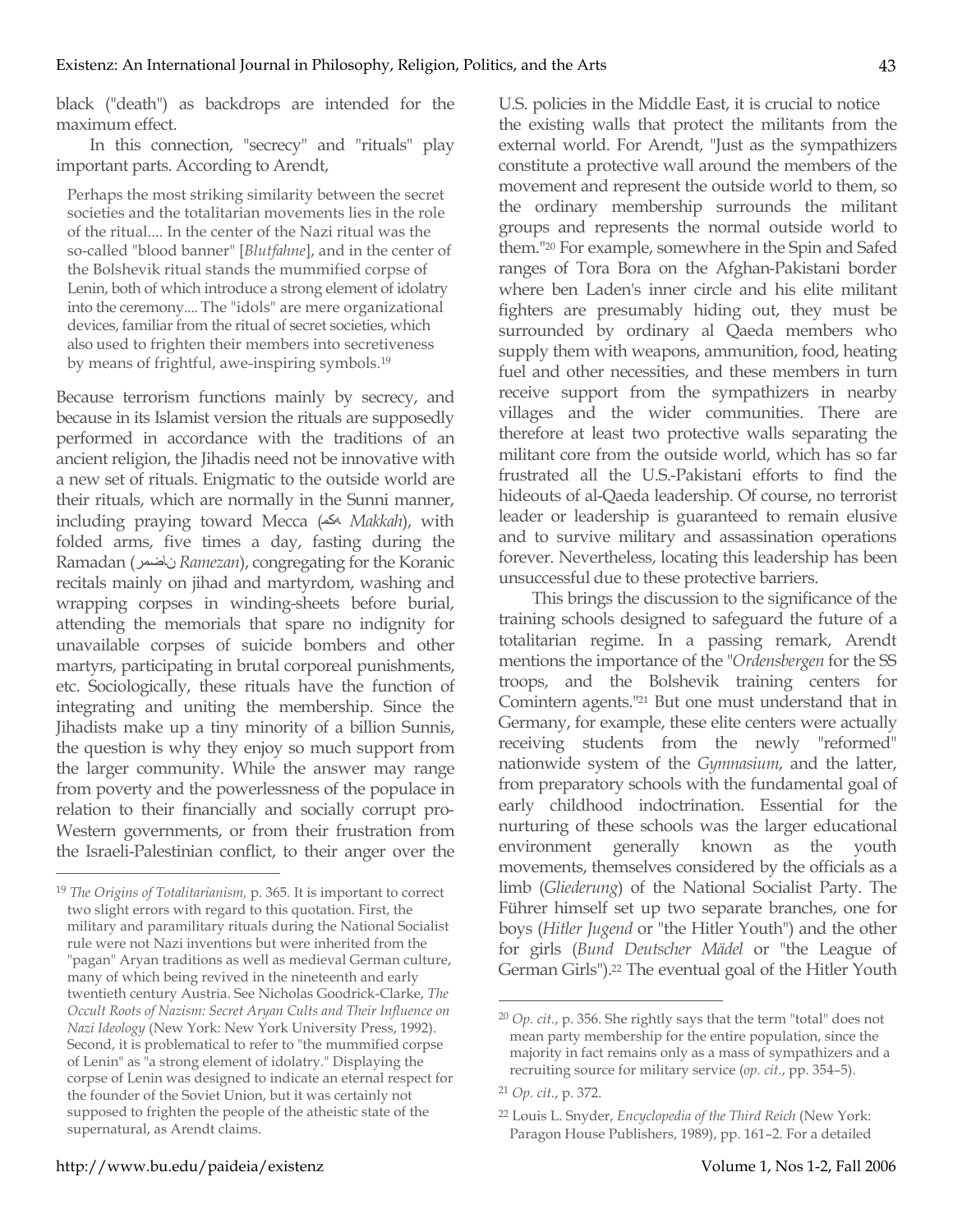was to rear a violent and brutal force for the SA and, after the Blood Purge (*Die Nacht der langen Messer* or "Night of the Long Knives") of 1934, for the SS and Wehrmacht. The subsequent conjoining of the military and police cultures occurred by the promotion of Heinrich Himmler (as *Reichsführer* in 1936) to head both the SS and the Gestapo. In contrast to this process, in the Soviet Union the guardian forces of the revolution did not originate from a military culture but came from the secret police that employed the same techniques as the police apparatus. The result, however, was the same. For in this case, the Bolshevik schools for the future Comintern members accepted applicants normally from the most promising students of major Russian cities and, in the same fashion, the leading loyalist Comintern agents went on to join the Politburo, which had control over the military. Hence, in both the German and Russian models the military and police academies were joined under a single bureaucracy for command and control. Meanwhile, because party loyalty was essential for longevity and expansion of total rule, a major part of the propaganda and indoctrination was aimed at the young children.23 This educational scheme exists, also, in the present Jihadist movement. Worrying to the Western governments is the *madrasah* (الهسردم), which nurture young children the extremist Islamic texts in countries as diverse as Egypt, Pakistan, England, Saudi Arabia, Italy, Algeria, and Indonesia.24 Financed by Islamic charities and

 $\overline{a}$ 

organizations like the Moslem World League and the Moslem Brotherhood, these schools are designed with a curriculum carefully crafted to instill absolute devotion and martyrdom at a tender age. Al-Qaeda's arm, the International Islamic Front for Jihad Against Jews and Crusaders, with direct links to the Moslem Youth Organization, is a fertile ground for financing and training a new generation of warriors against modernity. Since 9/11, the United States and its allies have tried to crack down on these schools. Yet this pressure has in fact made the Wahhabi ideas more attractive for Moslem youth than ever, and the Jihadists are its main beneficiaries, as the National Socialists and Bolsheviks were from their youth schools.

As Arendt's account of the totalitarian characteristics appears to apply to the Jihadis, it is important to ask whether Jaspers' description of totalitarianism would also apply to them and, if so, to what degree. At first glance it seems that this is a complex question, for it involves Jaspers' view in relation to both the Jihadist phenomenon and Arendt's account of totalitarianism.25 To somewhat untangle this complexity from the outset without compromising the two *Existenzen*, it must be acknowledged that their historicities (*Geschichtlichkeiten*) are quite similar. But, of course, similar does not mean the same. Both being born and raised during Germany's stormiest era and witnessing the ominous rise of Hitler with loathing and dread, their wartime anxiety as to what a final German victory would bring upon their lives and to the world, their fear and anguish at the emergence of nuclear Stalinism in the heart of Europe, and their affections for democracy and the United States, were their paralleled living experiences. However, their authenticity and their individual proclivities, as well as one being a Jewish woman while the other being married to one, and one choosing to migrate to America and the other deciding to stay at home, among other things, gave them separate and unique historicities. When Jaspers states that "The nature of total rule has been brilliantly analyzed by Hannah Arendt, and I am following her

account, see Howard Becker, *German Youth: Bond or Free* (New York: Oxford University Press, 1946).

<sup>&</sup>lt;sup>23</sup> It is noteworthy that Hitler and Stalin did not grow up in a totalitarian state, nor did they go to elite schools. Yet Stalin, who had a humble background in the Georgian peasantry, managed to rise fast in Russian politics, and to defeat and eventually to assassinate the more refined and educated Leon Trotsky. So, too, Hitler, with a humble Austrian background, rose to be the supreme commander of aristocratic Prussian generals.

<sup>24</sup> According to Steve Coll: "The Saudi clergy follow[s] an unusual, puritanical doctrine of Islam often referred to as 'Wahhabism,' after its founder, Mohammed ibn Abdul Wahhab [باهولادبع نبا دمحم[, an eighteenth-century desert preacher who regarded all forms of adornment and modernity as blasphemous. Wahhabism's insistent severity stood in opposition to many of the artistic and cultural traditions of past Islamic civilizations. But it was a determined faith.... [With the petro-dollar flowing from the Arabian Peninsula, it] endowed mosque construction across the world and forged connections with the like-minded conservative Islamic groups from southeast Asia to the Maghreb, distributing Wahhabi-oriented Islamic texts and sponsoring education in their creed." *Ghost Wars,* p*.* 26.

 <sup>25</sup> It is must be stressed that Arendt and Jaspers are among the very few major philosophical figures who wrote on totalitarianism. See Karl Jaspers, *Die Atombombe und die Zukunft des Menschen* (München: R. Piper & Co., 1958), trans. E. B. Ashton as *The Future of Mankind* (Chicago and London: University of Chicago Press, 1961). Hereafter all references are to this translation. This book was intended to elaborate the author's radio broadcast of 1956. For multiple perspectives on totalitarianism, see Carl J. Friedrich, ed., *Totalitarianism* (Cambridge, Massachusetts: Harvard University Press, 1954).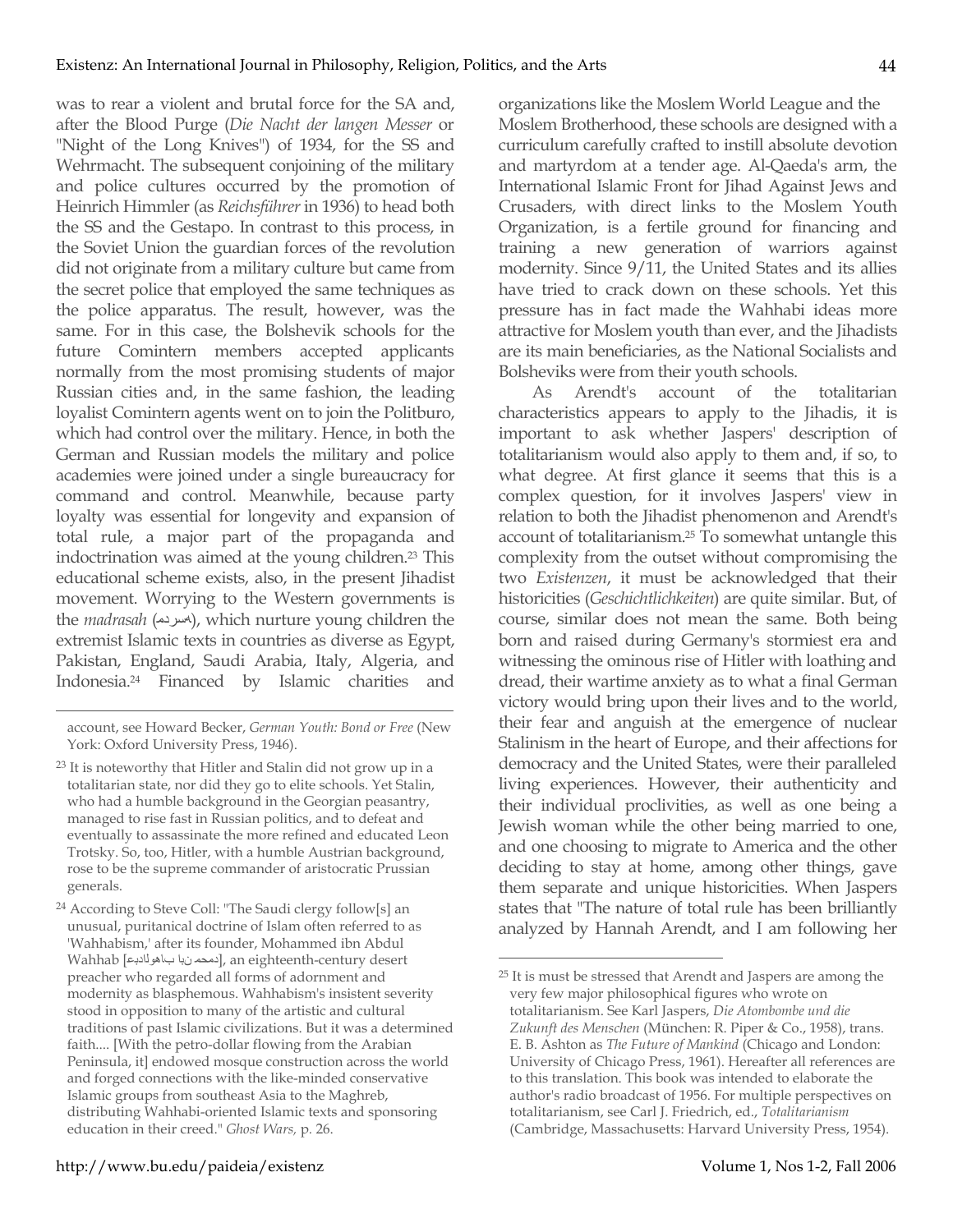exposition...,<sup>26</sup> it is true to a large extent. A part of it, though, is a reflection of his typical modesty as well as of his solidarity with and sweet sentiment for the onetime student and a lifelong friend, who occasionally was his houseguest spending hours of communication on issues in philosophy, religion, politics, education and psychology. Of primary interest here are Arendt's and Jaspers' uses of "terrorism," her usage being exclusively in the context of domestic politics, while his is seldom domestic and often international.27 In the second sense Jaspers says:

Totalitarianism...wants to coerce. It seeks world peace by conquest.... Not a league of free nations but total rule by terroristic subjection. The remaining nations constitute the arena in which the two great principles of freedom and totalitarianism contend.28

This context is relevant to al Qaeda and other Jihadis, since the primary interest of these groups is to terrorize the international community much like the previous totalitarian regimes. However, in the following instance his usage is domestic.

The form of totalitarian rule is terror...requiring constant purges and persecution of alternating groups, new power concentrations or class structures—in the army, in police, in industrial management, in the peasantry, in the party machine itself.29

In spite of its parochial elements, this passage applies, also, to the Jihadis, since they do terrorize individual members of their own community for security reasons, and anybody suspected of contemplating betrayal or desertion will be shot, beheaded, or stoned to death. In this connection, a former Iraqi insurgent follower of Abu Musab al-Zarqawi (يواقرزلا باسموبا (is quoted as saying: "There are only two ways to leave that organization.... You die in battle, or they kill you."30 Obviously, one's learning and telling other members of this policy would make them so frightened that any inkling of doubt about fighting for or remaining loyal to the cause becomes unthinkable. In a "motivational" tape al-Zarqawi himself has said: "It is either dignity or the coffin."31 Similarly, purges, persecutions, summary interrogations, lack of due process, torture and murder were common in the Third Reich and the Soviet Union.

Yet, again, Jaspers' primary concern is terrorism in an international context. He speculates that, even in an event of a final democratic victory over totalitarianism, the vanquisher would have no choice but to rule by terroristic means.

A victorious totalitarian world would stabilize its terrorism as the only means of quieting the constant desperate discontent of men. But even if the free world were to prevail in the last conflict—and if a part of mankind should survive—the result would be almost the same terrorism. For, in the course of that war, the all-embracing power organization required to fight the dragon would have made a dragon of the very champion of freedom.32

First, in the event of a totalitarian world conquest it is not too difficult to imagine that the shadows of its internal terror will extend more vigorously over the conquered peoples. Easier still is to imagine how the international community would be treated under ben Laden's Pax Islamica. Historically, one need not be reminded of the anguish and humiliation that the people of Czechoslovakia experienced by the marching German troops in 1938, the terror that the Polish population had to come to grips with by the Russo-German non-aggression pact of 1939, which led to the violent invasion of that nation, the Blitzkrieg in the West that petrified the Dutch, Belgian and French nationals in 1940, or the Red Army's bloody suppression of the Hungarians in 1956 and of the Czechs in 1968, and so on. In each of these examples, the invader continued the brutality and violence to frighten and control the conquered people. In this case, wars of aggression and terrorism, and national freedom

 <sup>26</sup> *Op. cit.*, p. 104.

<sup>27</sup> As in *The Future of Mankind*, pp. 96, and *The Origins of Totalitarianism,* p. 399. It is to be noted that Arendt's exclusive focus on the state's domestic terrorism seems to reflect her ethnicity, as her general notion of "state power" appears as though it were solely a terrorizing force against herself and the minority Jews in Hitler's Germany. In fact, two-third of her voluminous book has nothing to do with totalitarianism, but it is about the unfortunate plight of the Jewish people, race thinking, racism, anti-Semitism, and the European upperclass bigotries (*op. cit.*, pp. 1–298).

<sup>28</sup> *The Future of Mankind*, p. 98.

<sup>29</sup> *Op. cit.*, p. 105. For a related work, see Karl Jaspers, *Die Schuldfrage* (Heidelberg: L. Schneider Verlag, 1946 and Zurich: Artemis Verlag, 1946), trans E. B. Ashton as *The Question of German Guilt* (New York: Dial Press, 1947).

 <sup>30</sup> "Face of Terror," *Time*, December 27, 2004/January 3, 2005, p. 100.

<sup>31</sup> *Ibid.*

<sup>32</sup> *The Future of Mankind*, pp. 96–7.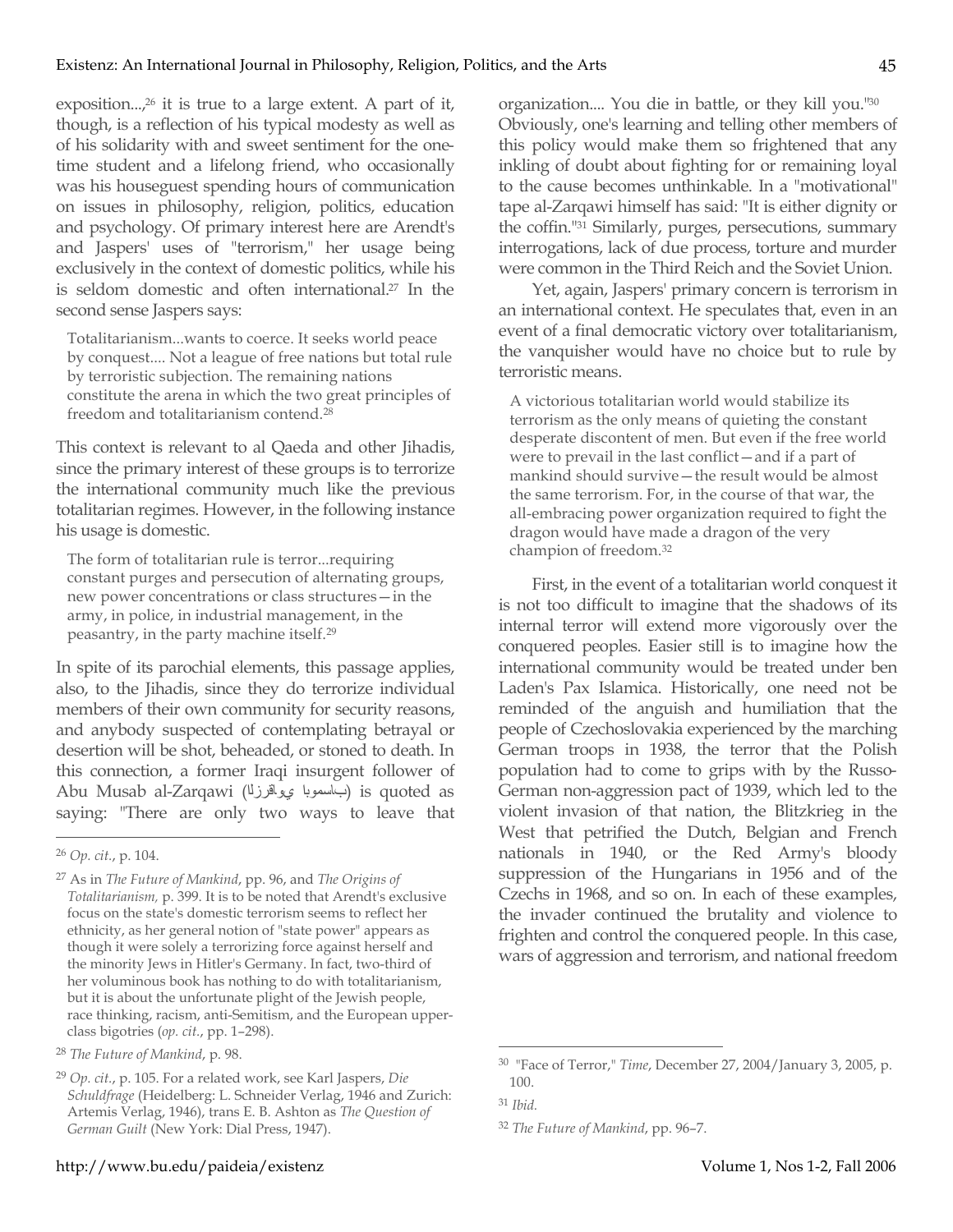and independence from foreign tyranny, are interchangeable.33

Second, even if in an all-out nuclear war a portion of the Western democracies survive and be victorious, Jaspers is insisting that the war machinery that had made this victory possible would, like all bureaucracies, attain a life of its own and, like an organism with the primary instinct of self-preservation, resort to purging the undesirables, liquidating the critics, and terrorizing the population at large. In the wake of 9/11, many civil libertarians are fearful of a shrinking of the Bill of Rights, even though no nuclear world war has yet been waged to be won or lost. Moreover, one ought not be forgetful of McCarthyism in the face of the Soviet threat of international communism, or Franklin Delano Roosevelt's imperial presidency during World War II. These temporary setbacks, relative to the dramatic scale of war as speculated upon by Jaspers above, are drops in the buck. As the old saying goes, "When there is war, democracy has to wait!" In the above passage, democracy may have to wait forever.

Third, regardless of which side will be the winner of such a catastrophic nuclear warfare, Jaspers seems to be suggesting that terroristic dictatorship will persist because in the absence of a balance of power, the victorious power will impose its national, cultural and ideological prejudices upon others. Freedom and tolerance, on the other hand, are each other's eternal companions, for those who are intolerant of other ways of life cannot let others be free to choose the life that they want to live. This is why, in spite of his boundless cosmopolitanism, Jaspers' desire for the preservation of a pluralistic global democracy compels him to oppose a single world government.

Even the abstract illusion of a world government set up by treaty, with a central police force to keep the peace, could not fail at some time to lead to the tyranny of those in power. Whatever combines all forces in one hand will soon crush freedom.... [F]orce must remain plural.... *Peace lies in the freedom of confederation....*  Confederation can be made effective only by treaties between nations living under free constitutions, with unlimited freedom of speech and the desire to preserve that freedom jointly.34

While the plurality of power keeps the channels of international interests flowing freely, the concentration of power in one person or a single body of persons, which is symptomatic of total rule, would keep these channels closed. Contrary to pluralism, which is accommodative of different needs and interests, totalitarianism imposes conformity and uniformity and rejects authenticity and individuality. Total rule hammers out policies so intrusive that they would interfere with nearly every aspect of one's public and private life. The singularity of its principle finds expression in its pointed apex. Philosophically, it is monistic, holistic and dogmatic. The Oneness is the core and immanent principle of totalitarianism. It is its Absolute. Therefore the National Socialist slogan: *"Ein Volk! Ein Reich! Ein Führer!"* Alternatively, in Arabic: "*al-Tawhid*" (ديحوتلا), the unifying "Oneness" that is normally reserved for Allah. For Jaspers, "Total rule allows no parties. It is based upon a single party.... The rule of the party knows no legal opposition.... Any division of power is abolished in favor of the one guiding power of the party...."35 Thus, the National Socialist Party of the Third Reich, the Communist Party of the USSR or, say, the Hezbollah (اللها بزح" Party of God").<sup>36</sup> For Jaspers, the single-party system is a concrete application of the very oneness that is intolerant of and opposed to diversity and plurality, individuality and authenticity, liberty and democracy.

In Jihadism, the God of Abraham is as heavyhanded as He was in the Middle Ages. Even though the Crusaders themselves were jihadis of a sort, it is obvious that the countries of their origin have since been changed drastically. The present Jihadis, on the other hand, have gone back to live in the medieval past and wish to think of themselves as purists. Deeply disturbed by what they see as modernity's deviation from the ways of Moses and Jesus, groups of them have the conviction that it is their duty to rid the world of the Jews and Christians who are not truly Jewish or Christian. This attitude leads to some serious questions. Because, whether this is their true feeling or it is politically motivated to endorse an indiscriminate killing of non-Moslems, one may wonder why peoples of other cultures should not be allowed to think and to live the way they want. If God does indeed exist, why

 <sup>33</sup> This is not a place to show the notorious difficulties of separating war from terrorism. For discussions on these difficulties, see the journal articles indicated in footnote 8 above.

<sup>34</sup> *The Future of Mankind*, p. 97.

 <sup>35</sup> *Op. cit.*, p. 104.

<sup>&</sup>lt;sup>36</sup> The Hezbollah gained national reputation by expelling the Israeli army out of the Lebanon, despite its vision being, at least in principle, cosmopolitan.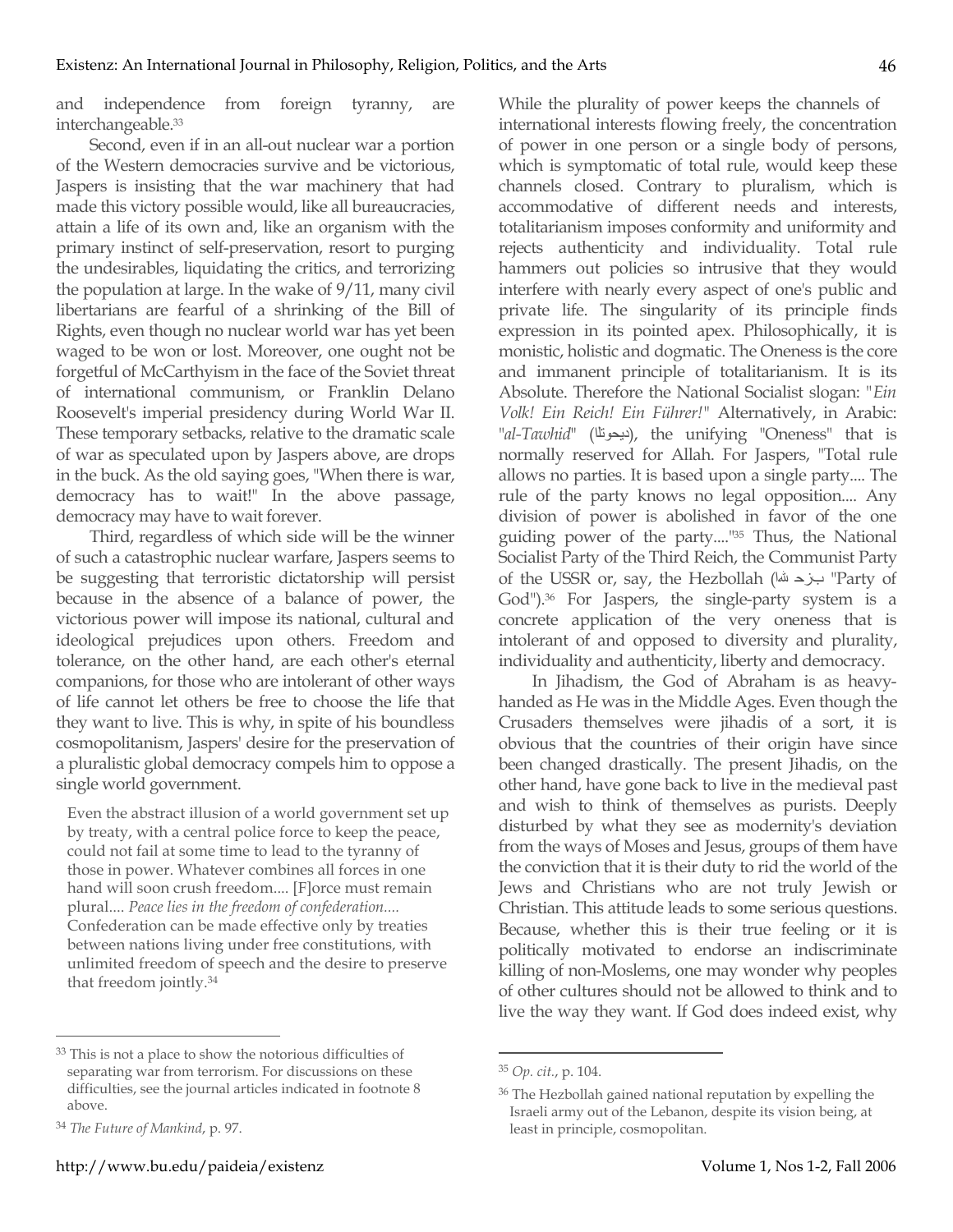should it not be left to Him to judge them? Perhaps the modern Christian is in essence anti-Christian, like the Jews in *The Koran* who, in reference to the Scriptures, were easily swayed against Moses by worshipping the Calf and became sinful rebels against God.37 So whose earthly business is it to decide who are or are not the true followers of this or that prophet, and then kill those whom he decides are not? There are still other, more fanatical groups of Jihadis who would kill any Moslem who is not a Sunni, or would kill even any Sunni who is not a Wahhabi or a Salafi. Generally, it is clear that absolutism, dogmatism, fanaticism and selfrighteousness breed extreme intolerance, belligerence and oppression. By placing the monotheistic God of their sect at the head of their relentless acts of violence, the Jihadists are committing kidnappings, suicide bombings, mass executions, and televised beheadings in His name. Jaspers, as a theist, and Arendt, as a Jewish thinker, never went far enough to speak of monotheism critically in this context and to address its intrinsic tendencies toward total rule. Nevertheless, given their pro-democracy and pro-Israeli sentiments, it is not hard to imagine that had they lived to see the Jihadis' acts of terror against the Jews, Israel and the United States, how they would have reacted against their religious zealousness and its application in their politics and violence.38 Incidentally, there are photographs of the Croat Muslim SS units (12.Waffen-Gebirgs-Division der SS *Handschar*) engaged in the battlefield as well as their reading the pamphlet, *Islam und Judentum*. <sup>39</sup> When asked why an SS division had a religious basis, Himmler replied that "Islam [is] a good religion for warriers."40

In *summa*, the characteristics of totalitarianism, namely, the centrality of Oneness (One Goal, One Book, One Leader), totalistic ideology with a universal mission, terrorism and brute force, militarism and paramilitarism, propaganda and indoctrination, youth schools, suicidal loyalty, purging and liquidating, and secrecy and rituals, all and all, exist in the Jihadi movement. Nevertheless, in spite of sharing these characteristics with the totalitarian systems of the past, this movement is still quite different from them, and it is, in fact, different from any global power that ever existed. This distinct difference is due to its stateless status. To be stateless means to lack at least one of the following essential elements of the state, namely, land, population, government and sovereignty. Within these elements, the state may be defined as "a specific *land* inhabited permanently by a *population* that is ruled by a *government* that has *sovereignty*."41 First, in contrast to

<sup>&</sup>lt;sup>37</sup> Thus speaks Allah to the Jews: "Children of Israel, remember the favour I have bestowed upon you. Keep your covenant, and I will be true to Mine. Dread My power. Have faith in My revelations, which confirm your Scriptures, and do not be first to deny them. Fear Me. Do not confound truth with falsehood, nor knowingly conceal the truth.... Would you enjoin righteousness on men and forget it yourselves? Yet you read the Scriptures. Have you no sense?... We made a trust with Moses for the fortieth night, and in his absence you took up the calf and thus committed evil. Yet after that We pardoned you, so that you might give thanks.... We gave Moses the Scriptures and the knowledge of right and wrong.... Moses said to his people: 'You have wronged yourselves, my people, in worshipping the calf. Turn in penitence to your Creator.... That will be the best for your Creator's sight.'" From "The Cow" (ةرقبلا," the female calf"), 2:39–2:54, trans N. J. Dawood (London: Penguin Books, 1999). It should be noted that "The Cow" and "The Table" reflect Mohammad's wars against the Jewish tribes of al Nadir (626 A.D.), Qurayzah (627) and Khaybar (629), each of which ended with the Jews being either expelled or destroyed.

<sup>38</sup> In defending Israel, Jaspers even attacks President Eisenhower's policy in the Egyptian-Israeli war of 1956 by saying that "It is frightening to observe Russia's success in increasing her power by the ancient maxim of 'divide and rule,' used by every unscrupulous conqueror. The present success of this policy is purely the fault of the West, of the free

nations' pursuit of their own selfish interests—eventually to the grotesque extent of America, because Egypt, teaming up with Russia, ordering Britain and France to withdraw from Suez, allowing Bulganin to threaten their capitals with atom bombs, and thus making them yield. A Russo-American alliance prevailed over free nations, and Eisenhower proudly declared that America, for the first time, had made herself independent of British and French Asian policies! Let us admit: it was the most foolish and the most disgraceful moment of contemporary Western politics" (*The Future of Mankind*, p. 91). This is obviously a naive and mistaken view of what had become the new reality in international relations, that the United States was now the leader of the Free World, and that this fact had to be spelled out to the defiant, former European empires. Other notable examples of Jaspers' partisan view of Israel and the Jews in *The Future of Mankind*  are on pp. 122–6. Moreover, Jaspers and Arendt seem unwilling to acknowledge and recognize the historical reasons behind the violent reactions of Arabs against the Jewish state. A criticism of Arendt's Zionism, which seems to be the main factor for her work on totalitarianism and the Middle East, deserves a separate discussion.

<sup>39</sup> Two of such pictures are printed in E. W. W. Fowler, *Nazi Regalia* (Secaucus, New Jersey: Chartwell Books Inc., 1992), pp. 98–9.

<sup>40</sup> *Op. cit.*, p. 98.

<sup>&</sup>lt;sup>41</sup> This definition applies to all kinds that have been called "state" in history, *i.e.*, tribal-state, city-state, empire-state, and nation-state. One must draw a demarcation between the cosmopolitan Jihadists and the national liberation groups. The reason for the rise of the latter groups and their use of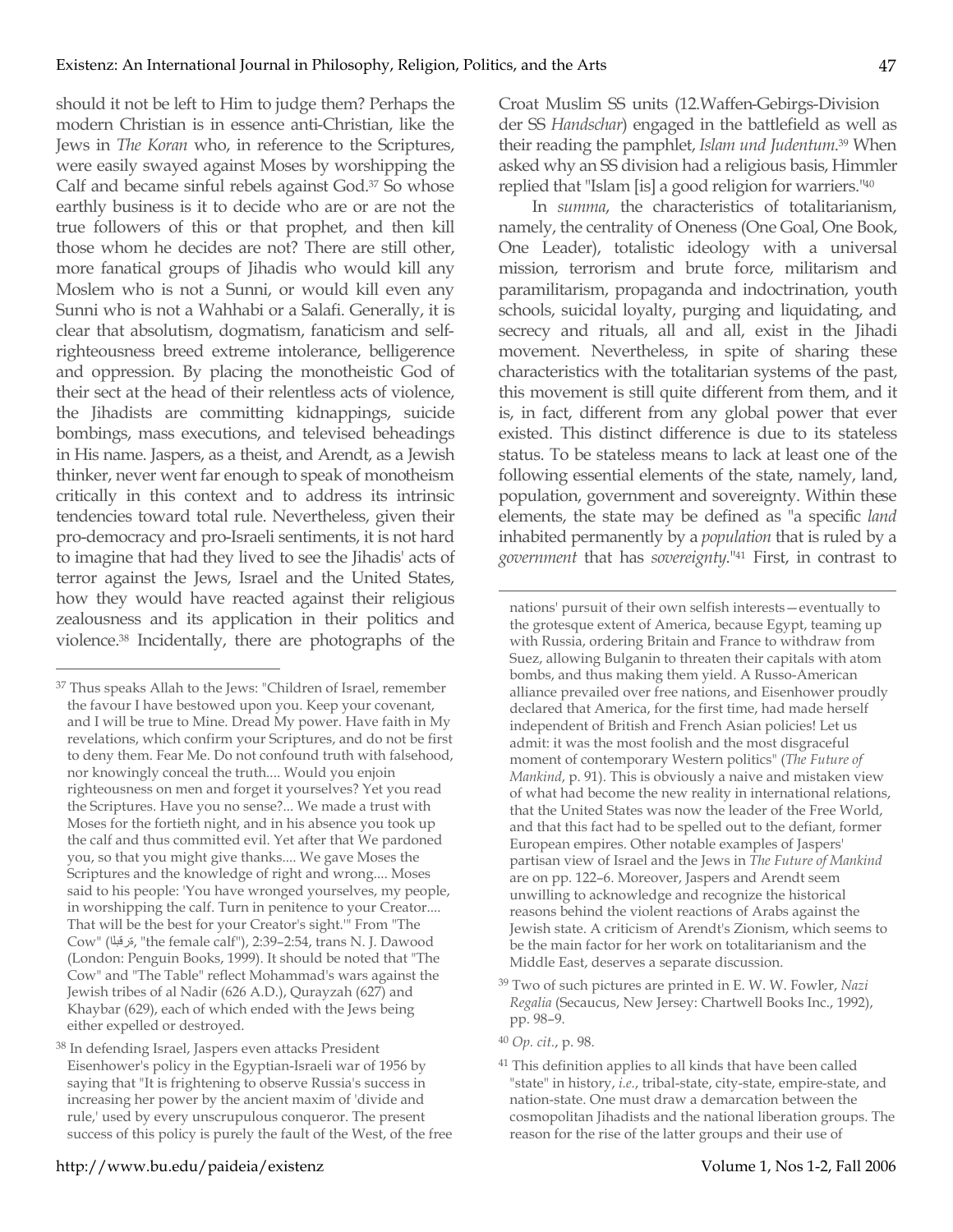the nation-states as well as national liberation and separatist guerrilla combatants, the Jihadis do not consider any particular piece of land to be theirs, and in fact operate in the territories of different countries. Islam (like Christianity) is cosmopolitan, and the Islamic fundamentalism adamantly rejects patriotism and nationalism, considering them as forms of idolatry. Second, with regard to population, the Jihadis live and

 $\overline{a}$ 

terroristic tactics is their initial inability to establish a sovereign government of their own by peaceful means and the powerlessness that leads them to resorting to unconventional and brutal employment of violence. What such groups therefore aspire to is Statehood (or independence from a foreign occupier). Historically, the Zionists in Palestine in the 1920s; the French Résistance against the German occupiers, 1940–44; the Irish Republican Brotherhood opposing the British rule in Ireland (1915) and nationalistic struggle of its political arm, Sinn Fein (est. 1916), leading to the formation of Irish Republican Army (IRA) to oppose the Protestant domination of Northern Ireland that has existed since 1925 and IRA's terrorist attacks in British cities (1960s– 1990s); the separatist Free Aceh Movement in Indonesia; Tamil secessionist group in Sri Lanka; the Symbionese Liberation Army; the Revolutionary Armed Forces of Colombia; the Palestinian Liberation Organization (PLO), Islamic Jihad, and Hamas fighting the Israeli occupation of Palestine; Hezbollah of Lebanon initially formed to repel the Israeli army from their country; the Basquè Separatists against the Spanish rule; the Chechen and North Ossetian Separatists fighting the Russian rule— all have resorted to terrorism for gaining statehood, self-rule or an independent government from Western domination. In this regard, the nature of these national liberation organizations is not very different from that of the Minutemen of America's Revolutionary War of Independence, whose unconventional guerilla tactics, lack of military uniforms and blending with the civilian populace made them seem to be criminals by the British colonial rulers. In addition, there are a variety of political groups and cults that have allegedly resorted to acts of terror, including bioterrorism, like the Red Army Faction in France, Red Brigades of Italy, Rajneeshee cult, Aum Shinrikyo in Japan, Minnesota Patriots Council, Counter Holocaust Lobbyists of Zion, *etc.* In contrast to all these groups, the transnational Jihadists have waged a "holy war" against the world in order to establish an Islamic rule on earth. In no particular order they are: Moslem Brotherhood, the Islamic Group, Islamic Salvation Front, Islamic Movement of Uzbekistan, Jema'ah Islamiah, the Moro Islamic Liberation Front, Abu Sayyef Brigade, Ansar al-Islam, Ansar al-Sunna, al-Qaeda, and many more. Since al-Qaeda has close contacts with nearly all of these organizations and it has had the most spectacular and deadliest attacks on record in far corners of the world, it is by far the most dangerous group in the history of terrorism. Furthermore, by applying and seeking the most effective means to wage "asymmetric warfare" (*i.e.*, traditional guerrilla tactics together with WMDs), the stateless al-Qaeda is becoming the deadliest force in the contemporary world, equalizing or even surpassing the technological and military might of the United States.

blend with different peoples but have no concentrated or specific population of their own in a normal sense. Third, the Jihadis do have a definite ruling body with organization and hierarchy. Yet this is technically not government, since their organization has no cabinet, lacks formal governmental departments (or ministries), and functions only as a loose paramilitary entity. Fourth, in lacking land, population and government, they have also no sovereignty. Nor do they believe in it. To them, only Allah is sovereign! As a result of these considerations, had they lacked only one of the four elements of the state, they would have been stateless. But the fact that they lack all the four makes them all the more so.

Statelessness is not disadvantageous for the Jihadis, as it has actually worked quite well for them. Soon after the 9/11 attacks and before and during the coalition campaign to topple the Taliban regime in 2001, the American and British leaderships repeatedly claimed that they were going to "smoke the terrorists out of their caves," but in effect, they smoked them *into* their caves or into *new* caves. At any rate, the outcome of this low-intensity war showed that a conventional military action, including the preemptive option, which is as old as the history of warfare, is ineffective in eradicating the Jihadis, and the Afghan campaign has in fact made them more insidious and pervasive in the world at large. True, the return of wealthy ben Laden to an impoverished Afghanistan in 1996 appeared at first to be beneficial for both al Qaeda leadership and the Taliban government. However, this once ostensibly mutual benefit now appears not to have been absolutely essential for the survival of either of the two, since al Qaeda, as the presumed "parasite," has continued its life after the collapse of its organic Taliban "host," and the Talibans, too, have remained menacing to the Karzai (عازراک) government to the extent of reducing the capital Kabul virtually to a walled citystate. As indicated above, unlike the national liberation guerrilla fighters or separatist terrorist groups, the transnational Jihadis make up a cosmopolitan movement that is fighting for nothing less than an Islamic world government. This ambition is unnegotiable to them, and irreconcilable to all governments on earth. However absurd this ambition, their stateless quality has proven vital in their perpetual war against the world. It has now become clear that Jihadism is more than just terrorism. It is a movement and a way of life. It has a peculiar mindset. Its global dispersion and loose and semi-independent operational cells are offset by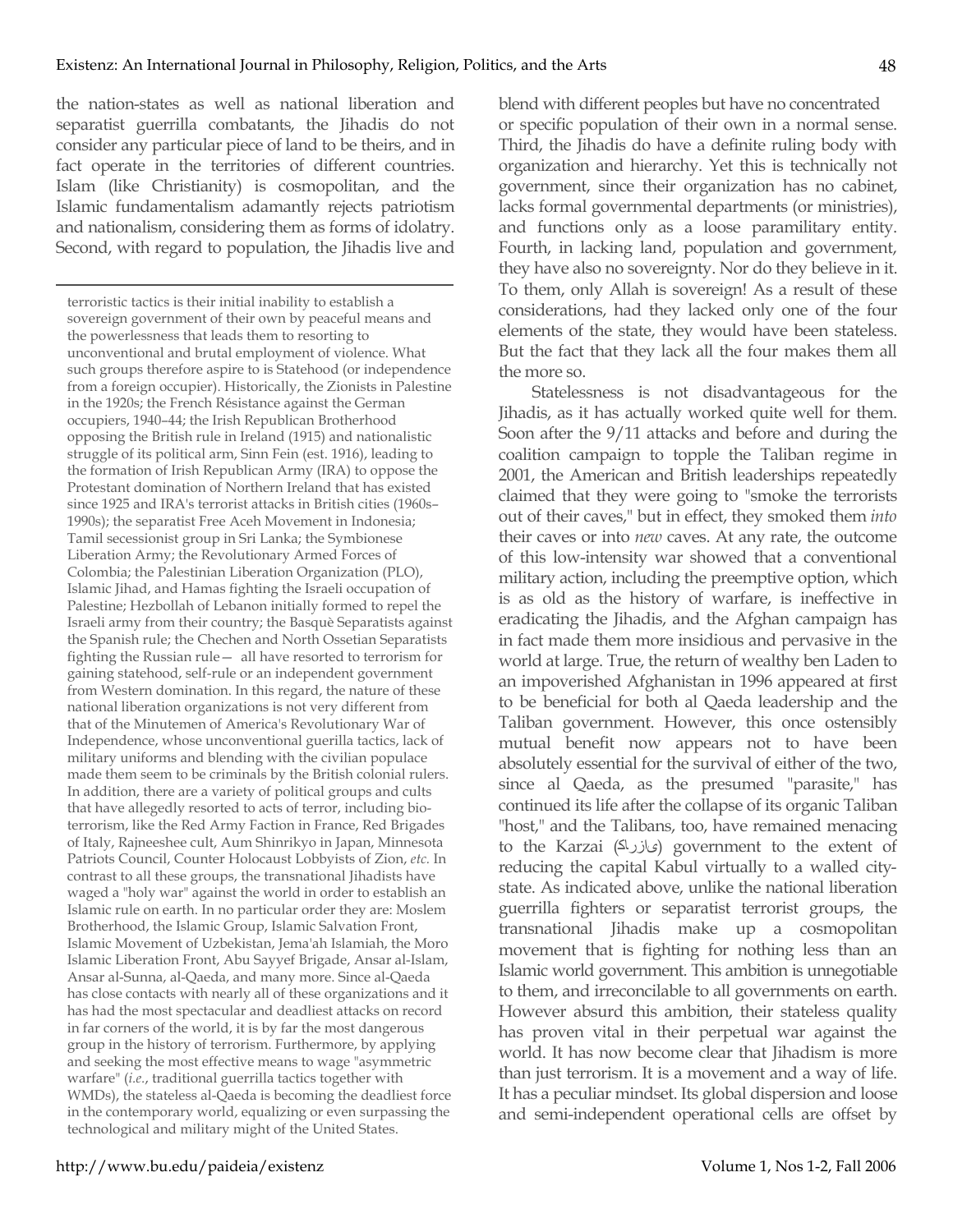the universality of their monotheistic faith, singularity of *The Koran*, absolutism of the code law, namely the *shariah* (معيرش), and the *hadith* (شيدح), words and deeds of Mohammad. To give a glimpse of this mindset, the following tales depict a day in the lives of two jihadis, one in Afghanistan and the other in Iraq.

In a low intensity battle zone like Afghanistan, a Jihadi lives like Jesus, spending much time in the wilderness, praising God, rejecting the material world, and believing in afterlife and the divine judgment. But unlike Jesus, who often spoke of love and peace, the Jihadi is obsessed with battling the infidels, killing them, and with being a martyr and thus hastening to meet his Maker. Everyday he wakes up at dawn, performs his ablutions and prays toward Mecca. He does not know the meaning of the Koranic words he is murmuring in his prayer, for he speaks only Pashtun (نوتشپ(. He eats a moderate breakfast (normally bread and cheese with tea), takes his old AK-47, leaves his hut and walks or rides on a donkey to the nearby village where he converses with the elders about religious politics, righteousness and falsehood, and at the end of each phrase he praises Allah by pronouncing شا ربکا ("God is great!"). During today's conversation he is advised by a white-bearded elder to take Hajji Mustafa's youngest daughter, Zaynab, as a third wife. He utters, المثنا سلام ("God willing!"). At noon, he goes to the village mosque, performs his ablutions and prays toward Mecca. He does not know the meaning of the Koranic words he is murmuring in his prayer, for he speaks only Pashtun. There he listens carefully to a sermon in Pashtun from the *shariah* on the female modesty and chastity. He praises Allah! Soon after, he is approached by the mullah  $(\triangle\lambda, \text{ "village parson") who})$ gives him some *afghanis* for his weekly expenses from the general fund collected from the faithfuls' *zakāt*  (تاكذ(.42 So he praises Allah! In the nearby dusty alley, he meets with five comrades to organize a plan of action for the next day to bomb a gendarmerie station seven leagues away. Their small number insures that no enemy informer can learn their chain of command or discover the whereabouts of their local commander. After working out the details of tomorrow's attack, they go to a secret location for target practicing and bomb-making. Subsequently, they perform their ablutions and pray toward Mecca. They do not know the meaning of the Koranic words they are murmuring in their prayer, for they speak only Pashtun. Then they go hunting some snow-rabbits to grill for lunch. Shortly after finishing their meal, they shake hands and say "So long!" On his way back, the Jihadi visits the flea market, haggles over prices and at each interval he praises Allah! Near the sunset he is back to his hut. He performs his ablutions and prays toward Mecca. He does not know the meaning of the Koranic words he is murmuring in his prayer, for he speaks only Pashtun. Subsequently, he sits and crosses his legs, murmurs some words of *The Koran* without knowing what they mean. He then imagines tomorrow's firefight, thinks about martyrdom and praises Allah! And before sleep, he performs his ablutions and prays toward Mecca. He does not know the meaning of the Koranic words he is murmuring in his prayer, for he speaks only Pashtun. He then falls asleep and dreams in Pashtun, and sometimes murmurs in Arabic without knowing what the words mean.

In a high intensity urban war zone like Iraq's Sunni triangle, the Jihadis live a faster life. Somewhere in the city of Ramadi (ىدامر, population 350,000) in the Anbar (ربنع (province a Jihadi rises up at dawn, performs his ablutions and prays toward the Mecca. He thinks he knows fully well the meaning of the Koranic words he is murmuring in his pray, for his mother tongue is Arabic. In spite of resenting all kinds of patriotism, most of all Arab-nationalism, he cannot help being proud of speaking the very words that God revealed to the Prophet Mohammad through the Angel Gabriel. He has come all the way from Tunisia to perform his God-given duty of rushing the infidels to Hell. After the prayer he joins his comrades who share the same sense of duty. They are sitting on the floor and eating bread and butter with dates while sipping hot tea from small clear glasses. They do not use silverware. They smash the butter and spread it on the bread by their thumbs. They are in the habit of placing a sugar-cubic in the corner of their mouths and let the hot liquid dissolve it down their throats. The ringleader is from Qatar, one is a Sudanese, another is a Yemeni, and there are two brothers from Syria. After finishing his brief breakfast, the Jihadi gets up and praises Allah! Others immediately respond by praising Allah! Then they open their laptops to send email and visit some Islamic

<sup>&</sup>lt;sup>42</sup> It is the duty of every Moslem to pay *khoms* (سمخ) and *zakāt* (تاكذ(, the former being 1/5 (payable to the government as taxation) and the latter 1/8 (to Islamic charities, a local mosque or the village headman) from one's annual income. *Zakāt*, as a general community fund, is for assisting the widows, orphans, the disabled and impoverished individuals, as well as for supporting those who risk their lives in defending the faith and protecting the community.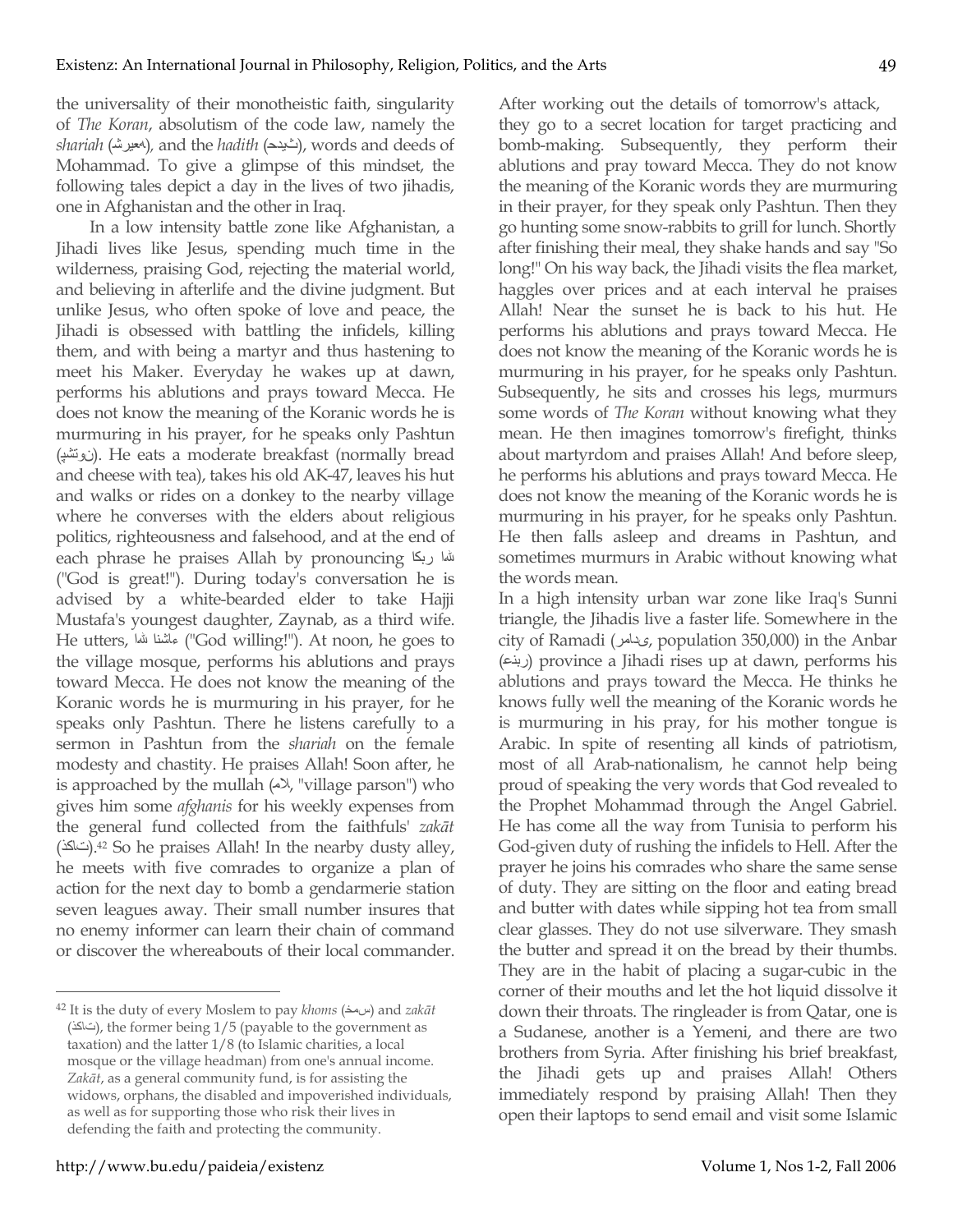websites. But he must run some errands. He gets ready. Before leaving, he looks at his Kalashnikov that is leaning against the wall. But today he does not need to take it with him. He just picks up a cellphone and leaves the safehouse. Out in the ally, a group of barefooted children who always get fascinated by his gear, see no Kalashnikov in his hand and no ammobelts hanging over his shoulders. But they still show their admiration by shouting with one voice, "God is great!" He reminds them of the insurgents they see every night on Al Arabiya (الجيرعة) satellite TV. They want to be like him when they grow up. He walks to the pickup truck that was donated to his cell by a former Ba'athist captain who converted to their movement and was recently killed by an Apache's missile. He drives to the bazaar where he visits with a teenage-member of a group that participates in the insurgency. The boy's job is vigilantly putting an ear on the asphalt to hear the coming of coalition convoys so that when he is hearing them coming, he would immediately yell, and in a person-to-person chain of yelling they quickly relay the information all the way to a roadside bomber who is waiting to press the caralarm remote control button to detonate the improvised explosive device (IED). After a little chat with the teenager, the Jihadi meets with a demolition Saudi whose expertise is to equip cars for suicide missions. Then the Jihadi goes back to his truck and drives to the main mosque in downtown, walks to its courtyard, sits by the turquoise-colored mosaic pond and performs his ablutions by washing his hands, face and feet with the clear water. He then notices the muezzin standing on the minaret's high balcony and, with both hands behind his ears, calling to prayer. So he joins the mass and prays with them toward Mecca. After the prayer he seeks and finds his mentor, a zealot sheik, and humbly follows him to a quite corner in the courtyard where under the cool shadow of the great dome the sheik reviews his previous lessons on the immortality of the soul and divine justice. The sheik promises him that soon after expelling the American infidels and before destroying the Zionist state, the Shi'ites will be dealt with, for the last time. In this connection, the Salafi sheik stresses the Oneness (*al-Towhid*) of God, the Oneness of the Word, and the necessity of emulating the way of God's last and greatest Prophet. The sheik concludes by reminding his disciple of God's demand for selfsacrifice in Jihad against His enemies. The Jihadi praises Allah! He then drives back to the safehouse. He knows that this is his last return to this place. He feels totally uplifted! It is about two months now that he has been waiting for tomorrow—the day to meet his Maker.

The above caricatures are not entirely fictitious. Islam's rejection of tribalism and modern nationalism is exemplified by the Battle of Badr (ردب) in 624 in which Mohammad, as the commander of the Moslem army, crushed the tribe of his origin, the Quraysh (شيرق, *Qhoraysh*). Islam contends that patriotism is instinctual, animalistic, and totally unworthy of true humanity; one fights only for Allah! This is why the Jihadi is indifferent to the land he is fighting on or to the inhabitants who may perish in the crossfire. This radical cosmopolitan valuation leads to the transnationality of membership in Jihadism. The Afghan Jihadi above would have fought anywhere outside of Afghanistan, should it have been a higher priority for Islam and if he had the means to travel there. In the second story, too, the Jihadis will not be forced out of Iraq as long as there is some support from the general population. To die out, they must first lose the Arendtian "walls of protection," but even then, they would go fight elsewhere as opportunity arises in a seemingly unending quest to defeat their enemies or to die as martyrs. In either case, they think they will be the winner. This transnational tradition, which was revived during the Soviet occupation of Afghanistan, conforms to the stateless characteristic of this movement. A typical newspaper report: four men suspected of being members of Jema'ah Islamiah were brought before the court in Phnom Penh, Cambodia in December 2004. One of them was from Egypt, two from Cambodia, and one from Thailand. Their group, Umm Qura, was running a Saudi-funded *madrasah* while the suspects were plotting to car bomb the British Embassy.43

Even though the Jihadis' cosmopolitan transnationality is a revival of earlier Islamic history, their present statelessness is an entirely new phenomenon. Islam's initial rise to power took place in the Arabian Peninsula, and the consequent Islamic Empire ruled over an extensive landmass. The present stateless totalitarianism, on the other hand, could not have been possible without modern technology and modern means of transportation, telecommunication, electronics, and cyber space. The Jihadi hijacks an airliner to terrorize and to make a radical political point, communicates by cellphone and emailing with his fellow Jihadis, terrorizes on websites and propagandizes

 <sup>43 &</sup>quot;Terror Case Against 7 Men Underway in Cambodia," *Los Angeles Times* (December 29, 2004, p. A7).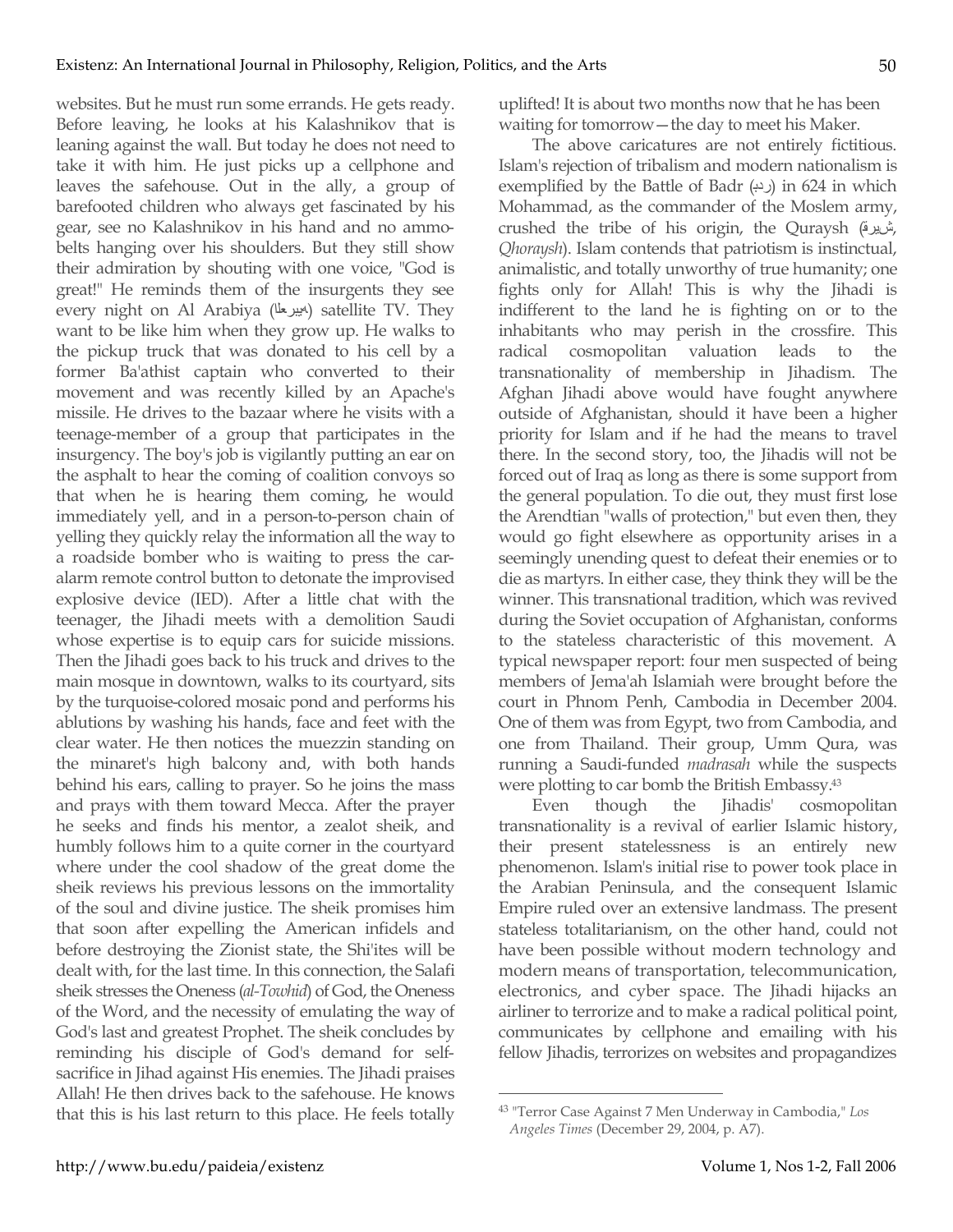via the satellite dish, and fights with remote-control devices, missiles, automatic firearms, RPGs and IEDs. Yet he is equipped with no tanks, has no air force, and needs no navy. Since he lives on no particular land, has allegiances to no nation, and is dependent upon no economic infrastructure, he can dodge more bullets and spend hardly any money. Because of his deep desire for the ultimate self-sacrifice, he has reduced himself into a mere cellular existence to function in an organic landless totalitarian whole. Because of his suicidal fanaticism for an ancient religion and living in a stateless, spaceless condition, the transnational Jihadi is an alienated contender of globalization. He is living in and for a bygone past, and in and for the future, which does not exist by definition.

Historically, while the concrete geophysical base was essential for the previous totalitarian regimes to exist and thrive, this was also disadvantageous for them since, as a confining factor, it defined and exposed them to either direct military attacks or indirect financial strangulation. It is well known that fascism and National Socialism were in the end defeated militarily on their own turfs. Likewise, the Soviet Union was restricted to its physical boundaries, and even though its superb nuclear and delivery systems deterred any military assault on its territory, its eventual collapse, nonetheless, had to do with a physical geography that, under the pressure of a costly arms race, eventually brought its demise by braking down its infrastructural foundations.44 For being completely pervasive, Islamist totalitarianism is free from any physical geographical restrictions and is therefore uncontainable. The tactical necessity of being inconspicuous and undetectable in an open-ended stateless atmosphere has allowed them to be invisible. Their operating in the shadows in more than sixty countries across the globe—as diverse as Algeria,

Singapore, Albania, Oman, Kyrgyzstan, England, Somalia, and Indonesia (with all its 17,000 islands) protects them from the traditional military and economic retributions. This statelessness, in addition to Islam's strong sense of spirituality and certainty of afterlife, has given them an eerie, ghostlike existence. One cannot simply defeat an enemy who is everywhere and nowhere. Nor is it possible to make them disappear when they are already invisible, and whenever they become visible they blow themselves up into fiery pieces and disappear again, only to reappear shortly before vanishing in another blast, and so on. And, all these occurring and recurring episodes are stemming from a population boom with an inexhaustible supply of appearing, disappearing, and reappearing guerrilla fighters and suicide bombers. They are numerous, ferocious, uncompromising, and live only to be martyred.45

This spooky threat becomes evermore frightening when the weapons of mass destruction are actually introduced to it. The odds support the idea that this is inevitable. For as long as military force cannot eliminate these phantom warriors, or their leaders be not willing to compromise or negotiate, or it be not possible to bribe their stoically Islamist ethos, or it be not possible to blackmail the shadows who have nothing to be blackmailed for, and given their obsession with acquiring the nuclear weapon, it is only a matter of time that al-Qaeda or its like-minded terrorist allies attain and detonate series of atom bombs in urban areas and destroy millions of lives. When asked, "Do you think a terror group actually has a nuclear device?" the director general of the International Atomic Energy Agency (IAEA), Mohammad el-Baradei (دمحم ى عداربلا), replied: "Remember after the cold war, there was a period of time when lots of nuclear material was not adequately protected in the former Soviet Union." And to the question, "Has Al Qaeda acquired these weapons?," he replied: "We know they were interested in acquiring nuclear weapons. In Afghanistan there were documents looking at the possibility of developing or acquiring a nuclear device." Lastly, "Didn't you warn the [Bush] administration about the disappearance of the explosives HMX and RDX in Iraq, and do you know where they are?," el-Baradei responded, "No, we don't. They are high explosives that could be used for

51

<sup>&</sup>lt;sup>44</sup> More specifically, as the First World continued its prosperity, maintained its industrial supremacy and kept its military edge throughout the Cold War—partly by exploiting nearly the entire Third World's markets and trade, and partly by utilizing almost all of the world's natural and intellectual resources—the Soviet adversary and its Second World satellites were in effect bypassed and kept under a de facto commercial sanction that led to their bankruptcy and disintegration. Hence, Russia's Afghan war became the last straw on the camel's back, as the consequent conflict in Chechnya is further exposing Moscow's frailty in a tragic struggle to hold on to an old province inside its own border. Noteworthy about this conflict is the US support of the Islamist Chechens by collaborating with the Georgian government.

 <sup>45</sup> For instance, about al-Zarqawi, a US general in Iraq has said "The stories about him are almost like he's a ghost." "Face of

Terror," *Time* (December 27, 2004/January 3, 2005, p. 100).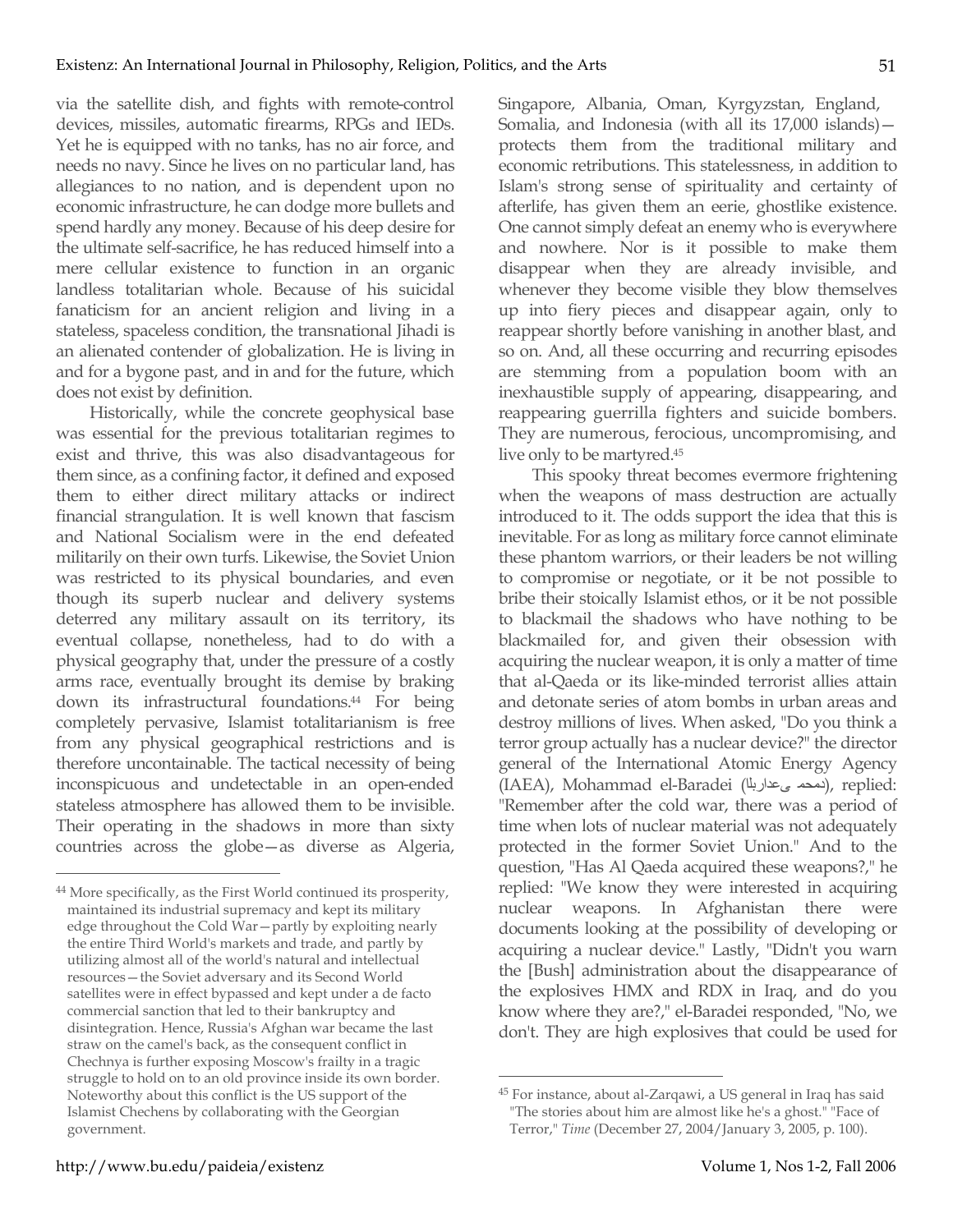nuclear detonations—350 tons were missing...."46 With regard to al-Qaeda's other possible sources of obtaining these weapons, one must refer to the 600 tons of unsecured nuclear materials in the former Republics of the Soviet Union.47 The real concern is not the so-called "dirty bombs" that could radioactively kill only tens or hundreds and scare millions, but it is the bombs that are each capable of destroying an entire metropolis, killing millions in a blink, and terrorizing the rest of the world indefinitely. Yet, this could only be the beginning. For instead of insurgent attacks in one country exploding conventional bombs in several towns, there could be atom bombs exploding in several cities on a single day. Even worse, the petrified leftover of the global village would be watching on their nightly television news several mushroom clouds devouring nations day after day. A terrorist leadership, like al Qaeda's, would not hesitate to unleash its suicide nuclear-bombers to annihilate country by country and threaten to exterminate the entirety of humanity, unless the surviving population convert, genuinely and convincingly, to Wahhabism. In fact, this threat of convert-or-die is reminiscent of the medieval Islamic warriors who slashed their way through numerous nations and established the rule of fear-and-pray. In view of its bloody heritage and recent revival, its weapon of choice has changed from the curved Arabian sword and double-edged Damascus daggers to the RPG and IED, and now to obtain and to use the WMD. Words like "indiscriminate killing," "mass homicide" or

"genocide" do not mean much to the Jihadi, who is absolutely convinced that living on earth is a temporary test for one's virtue, that the material life is inherently unclean, that death is only a beginning, and that the ideal way of dying is by martyrdom.

These looming clouds of a stateless totalitarianism of the spirit make the Cold War era look like the good ol' days. In that period, for both the NATO and Warsaw Pact governments, the existence of intercontinental ballistic missiles (ICBMs) armed with multiple nuclear warheads guaranteed a peaceful coexistence under the dark shadow of the Balance of Terror. The existence of Strategic Missile Forces (SMF) was in fact a guarantor for deterrence through the doctrine of mutual assured destruction (MAD). In this Cold War spirit, Jaspers states,

Both Russia and America, the two great powers with large stocks of atom bombs, can destroy each other's cities and industrial centers with hydrogen bombcarrying guided missiles—each from her own territory or bases.... But they cannot thus win a war, for each would expose herself to the same destruction by an instantaneous counterblow.48

This view was true and will always be sound as long as the two parties are rational and confined by international boundaries. It is clear, however, that the MAD doctrine is inapplicable to the mad Jihadi. He would in fact welcome this mutuality, believing that his enemies will be sent to Hell and he, himself, will be hasten to Haven.<sup>49</sup>

 <sup>46 &</sup>quot;Strains With America," *Newsweek* (February 7, 2005, p. 33). Similarly, in *The New York Times* el-Baradei wrote: "The supply network [of clandestine nuclear weapons program] will grow, making it easier to acquire nuclear weapon expertise and materials. Eventually, inevitably, terrorists will gain access to such materials and technology, if not actual weapons" (February 12, 2004, p. A23).

 $47$  It is to be noted, that the concern over the "loose nukes" in the mid 1990s was largely due to allegations of security breach at the nuclear plants in such former Soviet Republics as Belarus, Ukraine and Kazakhstan. To stop the smuggling of these dangerous materials via the Caspian Sea, for example, the United States (since 1995) and Germany (since 1996) have been delivering a number of advanced patrol boats to Kazakhstan. According to the *Jane's Fighting Ships 1997*  yearbook (p. 391), "This latest Dauntless class was built for the US Defense Nuclear Agency and is to be used by Kazakhstan as a command vessel for the interdiction of nuclear materials being smuggled across the Caspian Sea." Also, see Jane's homepage, http://www.janes.com. However, one must understand that what prompted these deliveries was the nuclear material trafficking apparently already going on for sometime on the Caspian, as detected by the US satellites.

 <sup>48</sup> *The Future of Mankind*, p. 59. Consequently, Jaspers refers to some prominent physicists of the time: "According to Baron Manfred von Arden, a German physicist working with the Russians, an atomic blitzkrieg can never prevent retaliation but it is bound to bring it about. Hans Bethe put the situation thus: 'If two opponents armed with hand grenades face each other in a six-by-nine-foot cellar room, how great is the temptation to throw first?' Max Born stated the prevailing view: 'We believe that a war between great powers has become impossible, or will at least become impossible in the near future.'" (*Ibid.*). Needless to say, this general view remained unanimously agreed upon for the rest of the Cold War. For example, "[N]uclear warheads are not weapons, as one normally understands the term. No nation can use them to achieve a political end, since if its bluff were called, it would be left with the option of capitulating or committing national suicide. Nuclear warheads are unusable to halt a conventional attack since their use would almost certainly lead to an all-out nuclear exchange and the destruction of all that we were trying to protect. Nuclear weapons are useful only in a canceling-out process—to deter the other side from using them." George W. Ball, "Sovietizing US Policy," *The New York Review of Books*, Vol. 31, No. 1, February 2, 1984, p. 34.

<sup>&</sup>lt;sup>49</sup> In the midst of this intellectually challenging situation, the G. W. Bush administration has ordered the development of a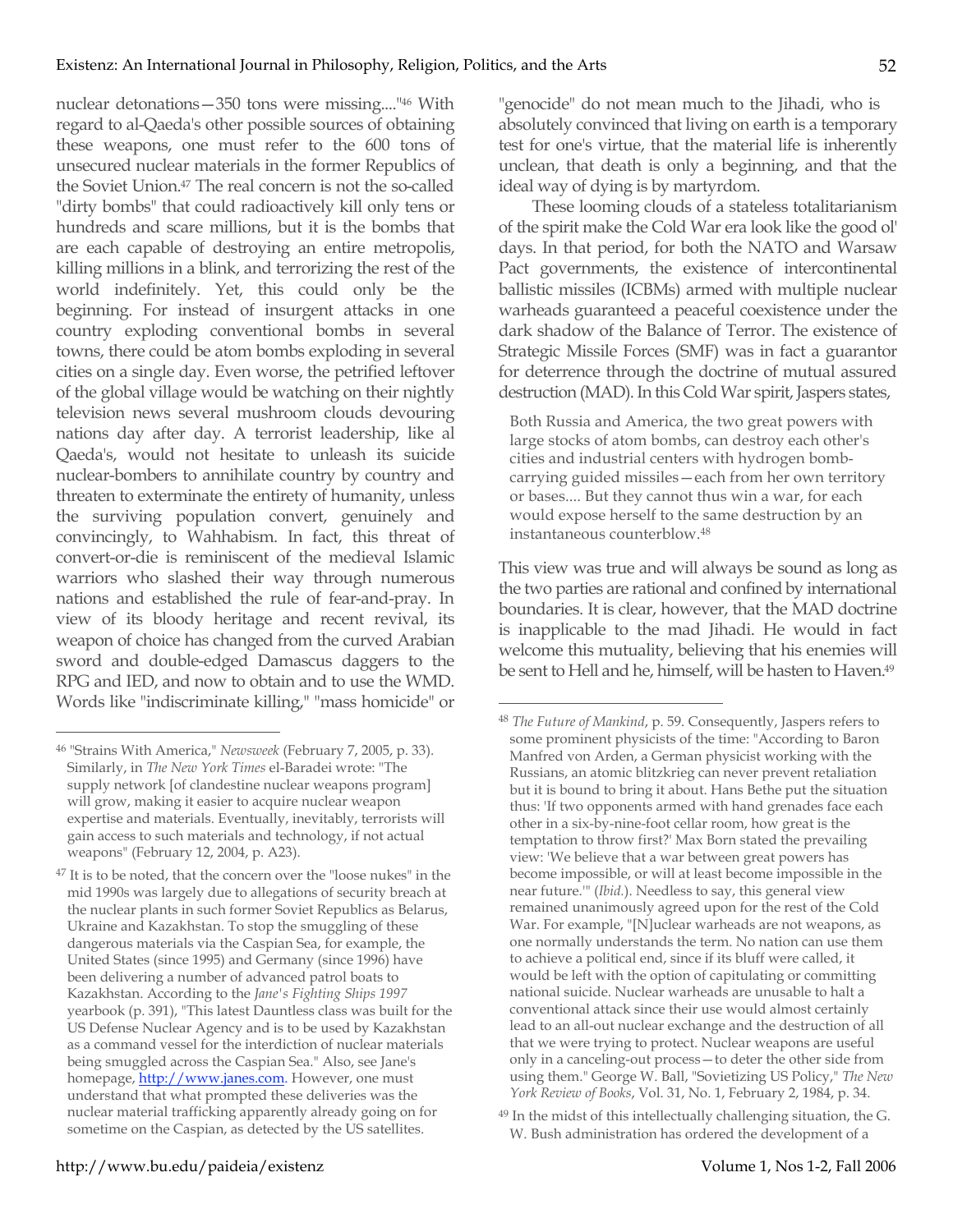As if suicidal nuclear bombing is not horrible enough, suicidal bioterrorism can be far more devastating. For, in this case, the Jihadi needs no bomb, no detonator, and no suicide vest. All he needs to do is to shave-off his beard, get himself infected with an incurable, contagious bio-cocktail (blended strains), and enter the country of his most preferred choice, America, as a tourist, and associate with the people. By the time of his death (normally a week or so), and the first noticeable symptoms of his victims, it is already too late for a quarantine to protect the rest of the nation, as an unknown number of recently infected individuals show no signs of the disease while thousands upon thousands show some symptoms and begin to die. When the news of this mysterious, incurable pandemic is nationally broadcast, the panic will quickly spread internationally. At this point, not only the best of lovers begin to mistrust each other about being a carrier of the disease, but also nobody would want to be in public places. As the death toll continues to snowball everywhere, the scared employees and managers do not show up at work. This includes the healthcare professionals. The closure of stores, markets, banks and postal service, and stoppages of the food and fuel supply will soon make the remaining population homebound. Then, within a week death from a different source, starvation will ensue. This will make some to scavenge or consume the fresh corpses in their neighborhood, while others may resort to homicide for cannibalizing their victims and extending their lives for a few more days. Meanwhile, the international travelers who had reached their destinations a week ago are already dead or dying, and the pandemic is now killing the rest of humankind. The only unworried individuals are the remaining Jihadis in rural areas of the devastated global village who continue to praise God, perform their ablutions and pray toward Mecca until the disease reaches them and they die, too. Strangely, while no human has survived in this process, every human construct has remained intact.

Can this doomsday scenario become real? Could a single bioterrorist bring the human species into a complete extinction? Suppose the answer is negative. Surely, though, if number matters here, what if, instead of one, several contaminated Jihadis simultaneously passed through different international entry-points in the United States and begun the epidemic in different locations. Now, would this not be enough? It definitely would. But, still, even one infected Jihadi could be enough to bring about the human extinction. This, of course, will depend on what the "bio-cocktail" really is. To answer this, it must be realized that during the Cold War the clandestine operations known as Biopreparat, which spread across the Soviet Union and employed well over thirty thousand biotechnologists, managed to genetically alter and blend varieties of viruses in order to make them considerably more lethal and their vaccination impossible.50 Some of these bioweapons are reportedly so incredibly powerful that only one particle of them is sufficient for the victim's quick death.<sup>51</sup> Consequently, their contagious quality would wipe out the entire population of the primates on earth. Known as "black biology," the production of these weapons included "binary" (bio-chemical combinations) and the more exotic varieties like "designer" (combining genes and viruses with grown organisms as well as "chimeras," which mingle existing agents), "neo-zoonotic" (animal viruses genetically altered to become human), and "stealth" (unsymptomatic, silent killers).<sup>52</sup> The mystery surrounding the whereabouts of some of these bio-

<sup>&</sup>quot;more usable," "new family" of nuclear weapons, which "blur the line between conventional and nuclear weapons." One cannot stress enough how much Osama would love to join this "new family," get at least a handful of these "battlefield nuclear weapons," and pack them in his suitcases. The estimated cost of this "new family" is \$96.4 million of the \$6.6 billion 2005 budget for the National Nuclear Security Administration. See

http://www.mbe.doe.gov/budget/05budget; "Questions Raised About Bomb Plan," *Los Angeles Times* (11 March 2004); Alliance for Nuclear Accountability, Analysis of FYE 2005 Budget, http://www.ananuclear.org. Amazingly, this same budget has cut funding for the detection of "loose nukes" and biological weapons in the former Soviet Republics. This reduction is about \$41 million—a 10% cut. Also: http://www.defenselink.mil/comptroller/defbudget/fy2005.

 <sup>50</sup> For a thorough discussion of this serious threat, see Steven M. Block, "The Growing Threat of Biological Weapons," *American Scientist,* (January–February 2001), or http://www.americanscientist.org/template/AssetDetail/ass etid/14284. Block concludes this article by an admonitory ethical note to the bioweaponeering scientists. This reminds one of Jaspers' prescriptions, "The Scientists and the 'New Way of Thinking'" and "The Power of the Ethical Idea" in *The Future of Mankind.* The present problem, however, is that the bioweapons have already been made, the Jihadis have a separate set of ethical idea, and they will acquire and use nuclear and biological weapons eventually. This is just a matter of time.

<sup>51</sup> See Richard Preston, "Annals of War—The Bioweaponeers," *The New Yorker*, 9 March 1998, pp. 52–65; or http:www.geocities.com/Area51/Shadowlands/6583/project 346.html.

<sup>52</sup> Steven M. Block, *op. cit*., p. 11.